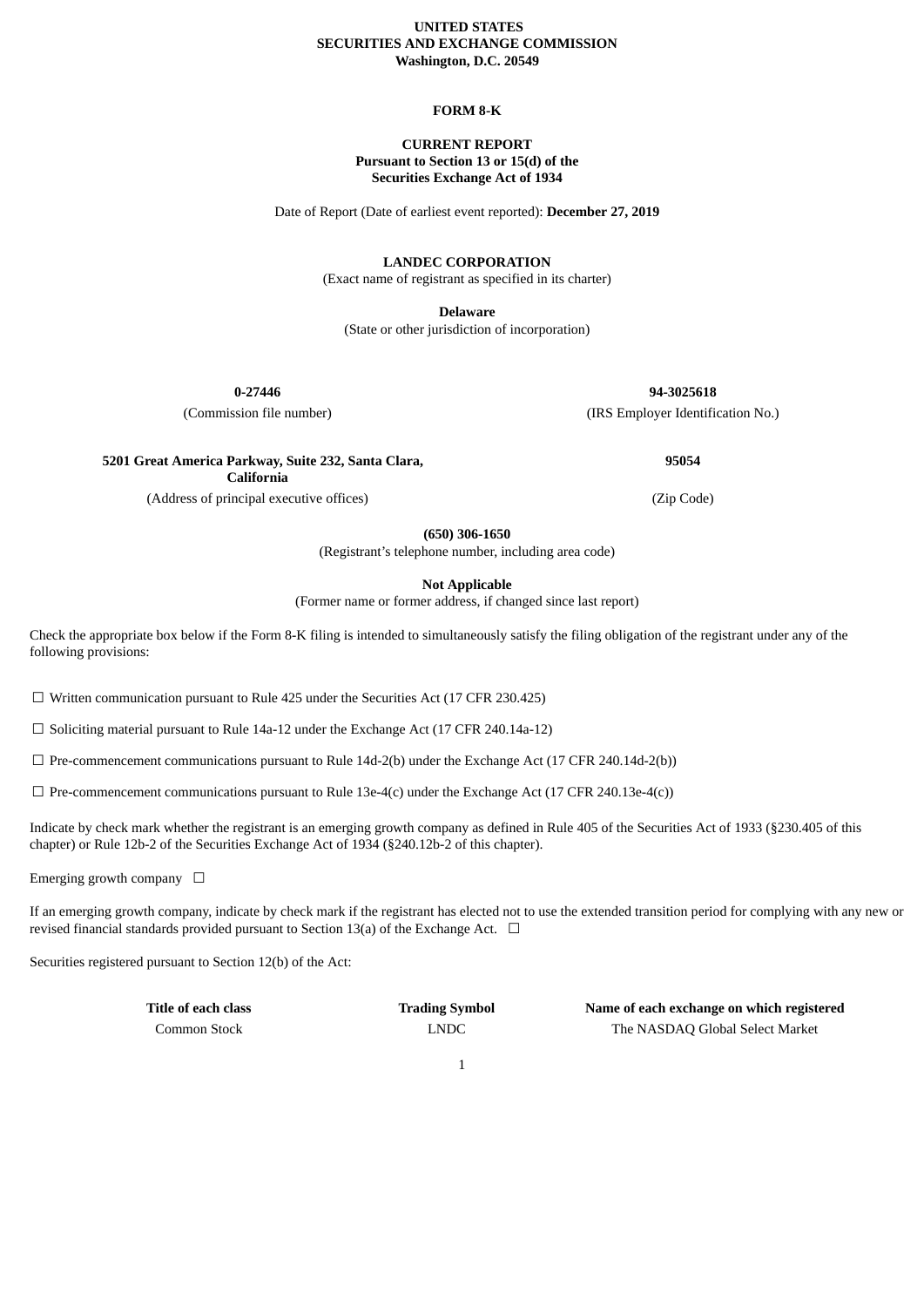#### **Item Results of Operations and Financial Condition. 2.02**

On January 2, 2020, Landec Corporation (the "Company") issued a press release announcing its consolidated financial results for the second quarter of fiscal year 2020. The press release is furnished herewith as Exhibit 99.1.

The information in this Current Report, including Exhibit 99.1, is being furnished and shall not be deemed "filed" for purposes of Section 18 of the Securities Exchange Act of 1934, as amended (the "Exchange Act") or otherwise subject to the liabilities of that Section. The information in this Current Report, including Exhibit 99.1, shall not be incorporated by reference in any filing under the Securities Act of 1933, as amended, or the Exchange Act, except as shall be expressly set forth by specific reference in such a filing.

#### **Item**

### **2.05 Costs Associated with Exit or Disposal Activities.**

On January 2, 2020, the Company announced that it had completed a strategic review of its Curation Foods, Inc. ("Curation Foods") business to focus the business on its strategic assets and redesign the organization to be the appropriate size to compete and thrive. To accomplish these goals, the Company will consolidate its Curation Foods' R&D and centralized business activities into its Innovation Center headquarters in Santa Maria, CA. As a result, the Company will close its leased Santa Clara, CA office and its leased Los Angeles, CA office, which was acquired in the Yucatan Foods acquisition. The Company expects to close these locations permanently by the end of fiscal 2020. The Company previously sold its San Rafael, CA office on December 24, 2019, for \$2.4 million, net of commissions. The sale resulted in a loss of \$0.4 million which was included in general and administrative expenses during the second quarter.

In addition, the Company will sell its yet to be operational salad dressing plant in Ontario, CA. The Company expects to finalize the sale during the second half of fiscal 2020. The Company is unable to estimate the expected financial impact from the sale at this time.

The Company has also taken action to right size and redesign the Curation Foods organization so that it is appropriate for the Company's size, focusing on strategic initiatives, developing and elevating internal talent and reducing headcount.

As a result of these actions, the Company expects to incur pre-tax restructuring and related charges in the range of \$2.0 to 2.5 million during fiscal 2020 of which approximately \$1.2 to \$1.5 million will be cash and \$0.8 to \$1.0 million non-cash. This range includes the \$0.4 million loss related to the completed sale of the San Rafael, CA office which was recognized during the second quarter. Of the remaining total amount of pre-tax restructuring and related expense, approximately \$1.2 to \$1.5 million is for employee and severance related expenses and approximately \$0.4 to \$0.6 million for lease exit costs. These amounts exclude any potential financial impact from the sale of the Ontario, CA plant which the Company is currently unable to estimate.

The Company expects that these actions will deliver approximately \$3.7 million in annual savings and are anticipated to be completed by the end of fiscal 2020.

### Item Departure of Directors or Certain Officers; Election of Directors; Appointment of Certain Officers; Compensatory Arrangements of **5.02 Certain Officers.**

## *Principal Financial and Accounting Officer Changes*

On December 27, 2019, the Company announced that Greg Skinner was resigning from his position as Executive Vice President of Finance and Administration and Chief Financial Officer of the Company, effective as of January 8, 2020.

Effective as of January 8, 2020, the Board of Directors of the Company promoted Brian McLaughlin, Chief Financial Officer of Curation Foods, Inc. ("Curation Foods") and Vice President of the Company to the position of interim Chief Financial Officer and Vice President of Finance and Administration of the Company.

Mr. McLaughlin (age 65) has been the Chief Financial Officer of Curation Foods since August 2015 and Vice President of the Company since October 2019. Mr. McLaughlin was Chief Financial Officer for Organicgirl from 2010 until August 2015. Prior to that he was Chief Financial Officer for EuroFresh Farms from 2008 until 2009, and Chief Financial Officer for Driscoll's, Inc. from 2006 until 2007. From 1996 until 2006, Mr. McLaughlin served as Chief Financial Officer of Fresh Express, Inc.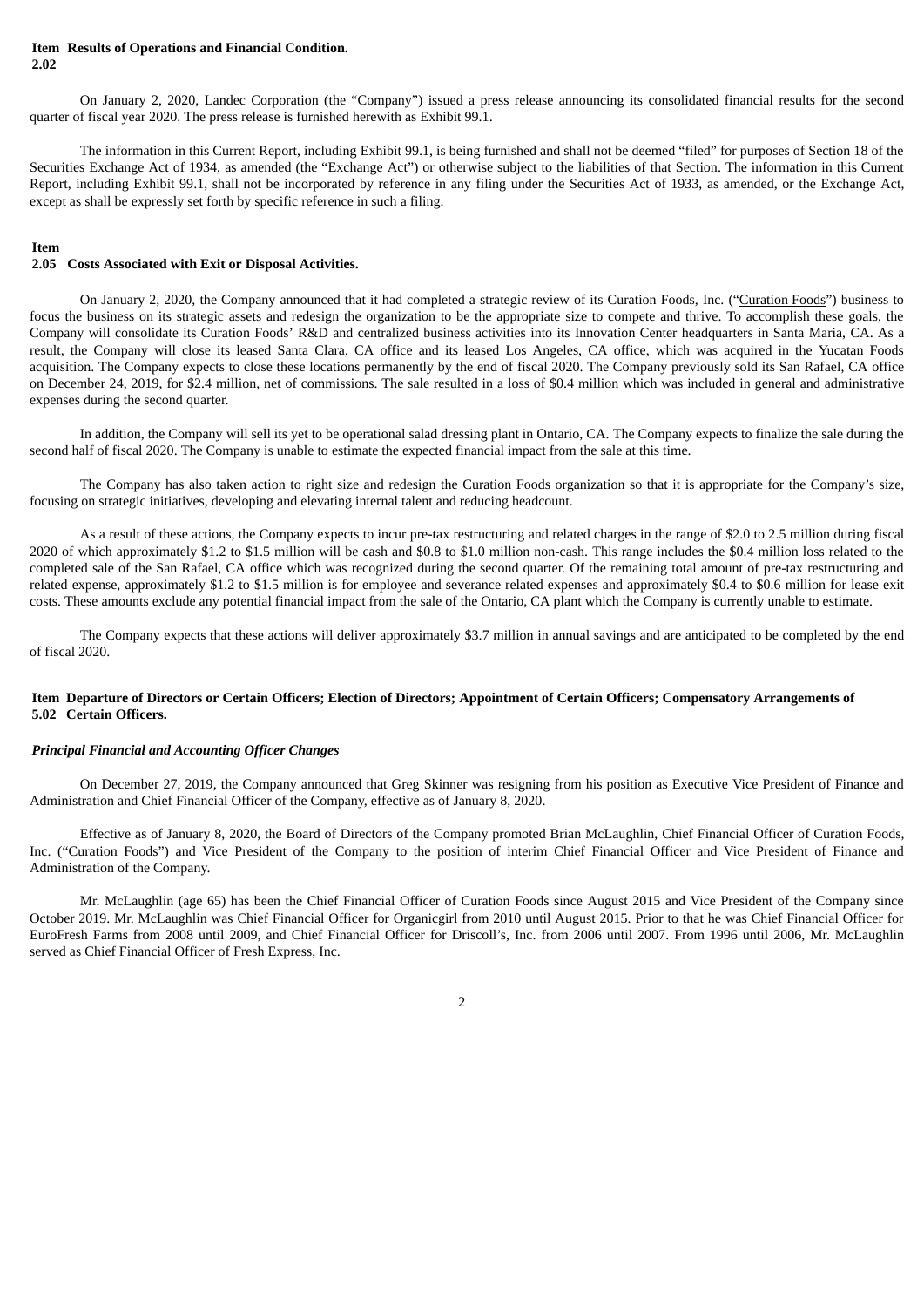On December 27, 2019, the Company issued a press release announcing the events described above. A copy of the press release is attached hereto as Exhibit 99.2 and incorporated by reference herein.

### *Named Executive Officer Termination*

On January 2, 2020, Parker Javid was terminated from his positions as Chief Customer and Sales Officer for Curation Foods and Vice President of the Company.

#### **Item 9.01 Financial Statements and Exhibits**.

(d) Exhibits.

| Exhibit<br>No. | Description                                                         |
|----------------|---------------------------------------------------------------------|
| 99.1           | Press Release dated January 2, 2020 regarding financial<br>results. |

[99.2](#page-19-0) Press Release announcing officer changes

# **SIGNATURE**

Pursuant to the requirements of the Securities Exchange Act of 1934, the registrant has duly caused this report to be signed on its behalf by the undersigned hereunto duly authorized.

Date: January 2, 2020

# **LANDEC CORPORATION**

By: /s/ Gregory S. Skinner

Gregory S. Skinner Executive Vice President of Finance and Administration and Chief Financial Officer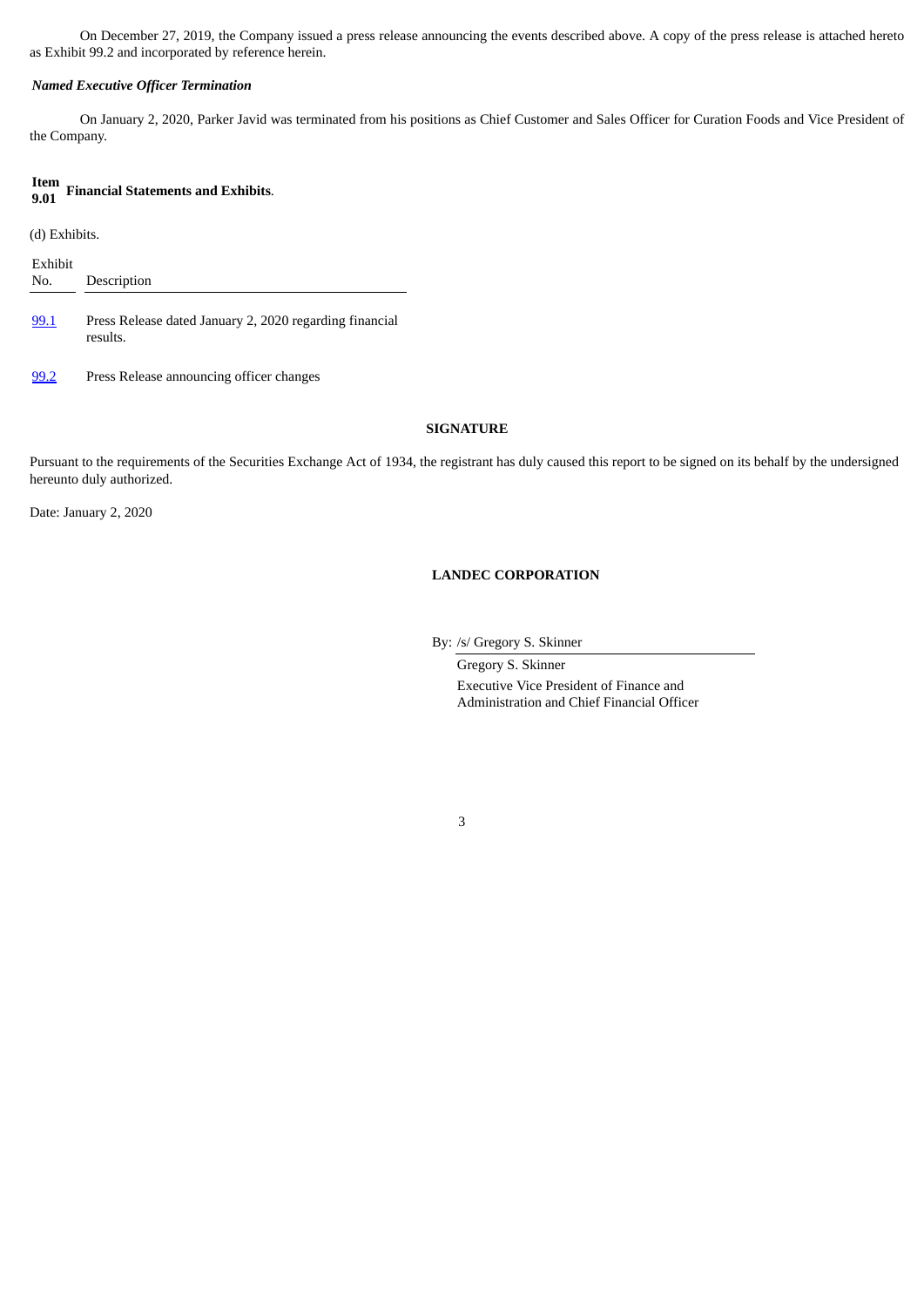# **EXHIBIT INDEX**

| Exhibit<br>No. | Description                                                         |
|----------------|---------------------------------------------------------------------|
| 99.1           | Press Release dated January 2, 2020 regarding financial<br>results. |

99.2 Press Release announcing officer changes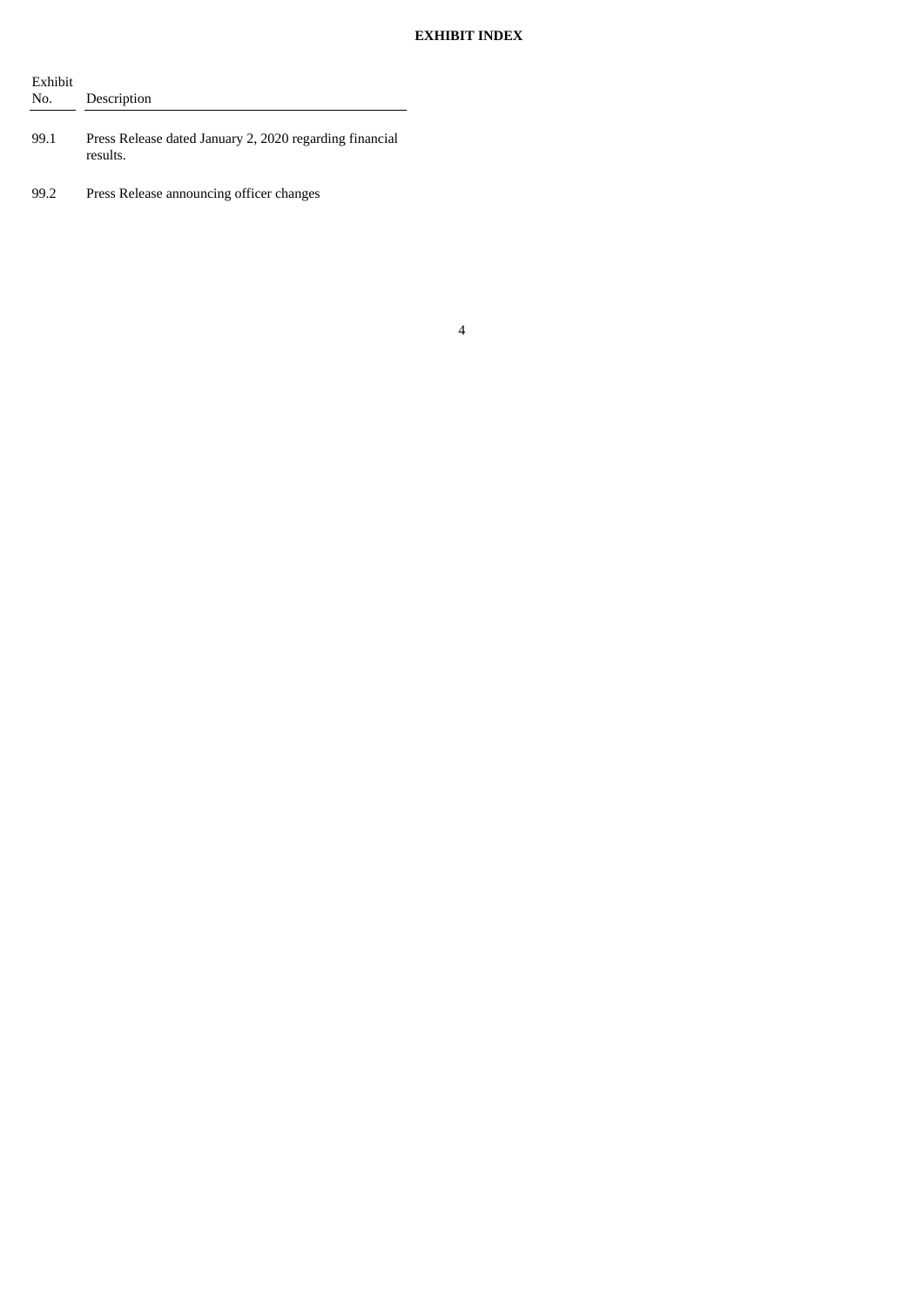## <span id="page-4-0"></span>**Contact Information:**

**Investor Relations:**

Jeff Sonnek (646) 277-1263 jeff.sonnek@icrinc.com

# **Landec Corporation Reports Second Quarter and First Half Fiscal 2020 Results**

SANTA MARIA, CA - January 2, 2020 - Landec Corporation (Nasdaq: LNDC), a diversified health and wellness company with two operating businesses, Curation Foods, Inc. and Lifecore Biomedical, Inc., reported results for the fiscal 2020 second quarter and first six months ended November 24, 2019. Landec plans to create shareholder value by delivering against its long-term financial targets, investing in growth, strengthening its balance sheet, implementing strategic priorities to improve operating margins at Curation Foods and driving topline growth at Lifecore.

# **FISCAL SECOND QUARTER 2020 BUSINESS HIGHLIGHTS**

- Revenues of \$142.6 million increased 14% year over year, driven by a 48% and 10% increase in Lifecore and Curation Foods revenues, respectively
- Gross profit decreased 8% year over year, Lifecore gross profit increased 52% year over year, partially offsetting Curation Foods' decrease
- Lifecore net income increased 166% year-over-year, partially offsetting Curation Foods' net loss
- Loss per share was \$0.23 and includes \$0.07 per share of restructuring fees and non-recurring charges, net of tax
- Launched transformative value creation program to strengthen business
- Reiterated full-year fiscal 2020 guidance

"Our Lifecore business had another tremendous quarter with impressive year-over-year growth in revenues, operating income and EBITDA. Lifecore continues to demonstrate success in moving customers through the product development lifecycle to commercialization and advancing its deep pipeline of development customers that will drive long-term, profitable growth," said Dr. Albert Bolles, Landec's President and CEO. "However, Curation Foods negatively impacted our second quarter results due to supply chain challenges. When I assumed the helm at Landec earlier this fiscal year, I established our strategic priorities and promised prompt and decisive action to help us achieve our short-term and long-term financial goals. Today, we are launching Project SWIFT to continue to transform our business into an agile, competitive company."

During the second quarter, the Company completed a strategic review of its operations to better understand strengths and challenges within its Curation Foods business, which revealed additional opportunities to simplify and focus the business to drive enhanced profitability. Project SWIFT is the outcome of this strategic review. It is a value creation program that will continue network optimization initiatives already underway at Curation Foods, focus the business on strategic assets and redesign the organization to be the appropriate size to compete and thrive. Project SWIFT is defined by five core drivers of decisionmaking: *Simplify, Win, Innovate, Focus* and *Transform*. The program comprises necessary actions and charts a focused path forward rooted in solid, achievable goals that align the Company's resources with its vision. It will improve Curation Foods' operating cost structure, enhance profitability and strengthen the Company's balance sheet.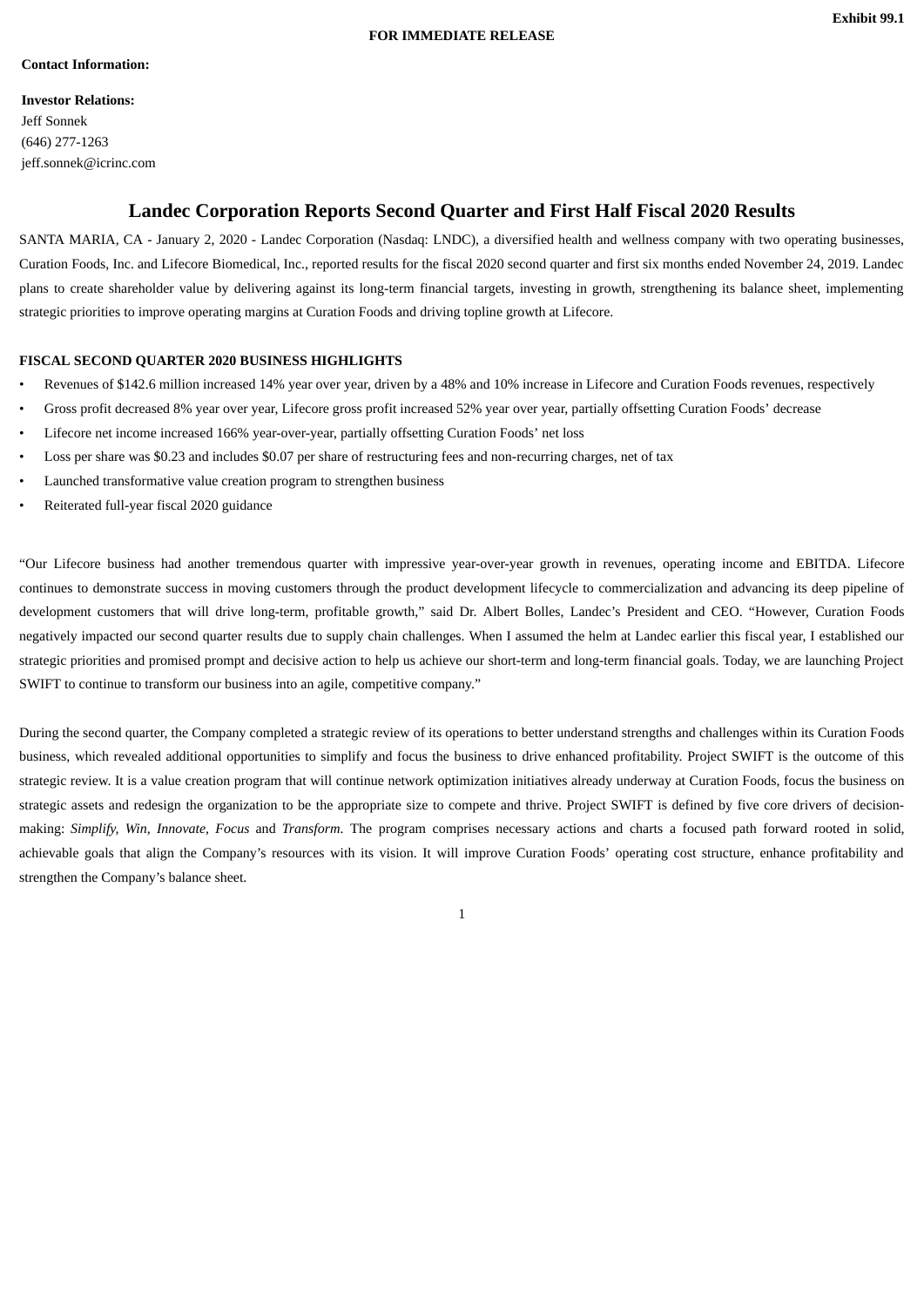## **FISCAL SECOND QUARTER 2020 RESULTS**

Fiscal second quarter 2020 results compared to fiscal second quarter 2019 are as follows:

| (Unaudited and in thousands, except per-share data) |    | Three Months Ended   |   |                      | Change |          |         |  |  |
|-----------------------------------------------------|----|----------------------|---|----------------------|--------|----------|---------|--|--|
|                                                     |    | November 24,<br>2019 |   | November 25,<br>2018 |        | Amount   | $\%$    |  |  |
| Revenues                                            | \$ | 142,593              | S | 124,557              | -S     | 18,036   | 14 %    |  |  |
| Gross profit                                        |    | 15,514               |   | 16,885               |        | (1, 371) | $(8)\%$ |  |  |
| Net loss from continuing operations                 |    | (6,740)              |   | (113)                |        | (6,627)  | N/M     |  |  |
| EBITDA*                                             |    | (1,547)              |   | 3,735                |        | (5,282)  | N/M     |  |  |
| Diluted net loss per share                          | \$ | $(0.23)$ \$          |   | 0.00                 | - \$   | (0.23)   | N/M     |  |  |

\*See "Non-GAAP Financial Information" at the end of this release for more information and for a reconciliation of certain financial information.

Revenues increased during the second quarter of fiscal 2020 compared to the second quarter of fiscal 2019, primarily due to: (1) the \$7.4 million or 48% increase in Lifecore revenues, (2) a \$6.2 million or 15% increase in salad revenues and (3) the acquisition of Yucatan Foods on December 1, 2018, which contributed \$14.0 million in revenues. These increases were partially offset by a \$2.0 million unexpected decrease in green bean revenues due to the extensive weather events in November, resulting in supplies that were significantly less than anticipated and a planned \$7.9 million decrease in revenues in the packaged vegetables bags and trays business as the Company de-emphasizes this commoditized business and pivots toward higher margin value-added products.

Gross profit decreased during the second quarter of fiscal 2020 compared to the second quarter of fiscal 2019 as a result of a \$4.3 million decrease in Curation Foods gross profit due to: (1) weather-related events impacting raw material supply, (2) the sell-through of high-cost avocado products produced during the fiscal fourth quarter of 2019 and fiscal first quarter of 2020 when the cost of avocados were over two times higher than current costs and (3) a planned contraction of the packaged vegetables in bags and trays business. These decreases were partially offset by a \$2.9 million or 52% increase in gross profit at Lifecore.

Net income decreased during the second quarter of fiscal 2020 compared to the second quarter of fiscal 2019 due to: (1) a \$1.4 million decrease in gross profit, (2) a \$1.9 million increase in operating expenses resulting from the addition of Yucatan Foods, (3) a \$1.4 million increase in interest expense due to the incremental debt associated with the acquisition of Yucatan Foods, (4) a \$0.2 million increase in the fair market value of the Company's Windset investment compared to a \$0.6 million increase during the fiscal second quarter of last year and (5) restructuring fees and non-recurring charges of \$2.4 million or \$0.07 per share, net of tax. These decreases in net income were partially offset by a \$1.6 million decrease in income tax expenses. Excluding restructuring fees and non-recurring charges, the Company would have recognized a loss per share of \$0.16.

EBITDA decreased during the second quarter of fiscal 2020 compared to the second quarter of fiscal 2019 due to: (1) the decrease in gross profit and (2) from an increase in operating expenses. The decrease was partially offset by an increase in depreciation and amortization expenses. During the three months ended November 24, 2019, the Company incurred restructuring fees and non-recurring charges of \$2.4 million. $^1$  These charges were recorded in general and administrative expenses. Excluding the \$2.4 million in restructuring and non-recurring charges, EBITDA would have been approximately \$0.9 million in fiscal second quarter of 2020.

As of November 24, 2019, the Company is in compliance with all of its debt covenants and expects to be in compliance going forward.

*<sup>1</sup> For further details see Questions & Answers section at the end of this release*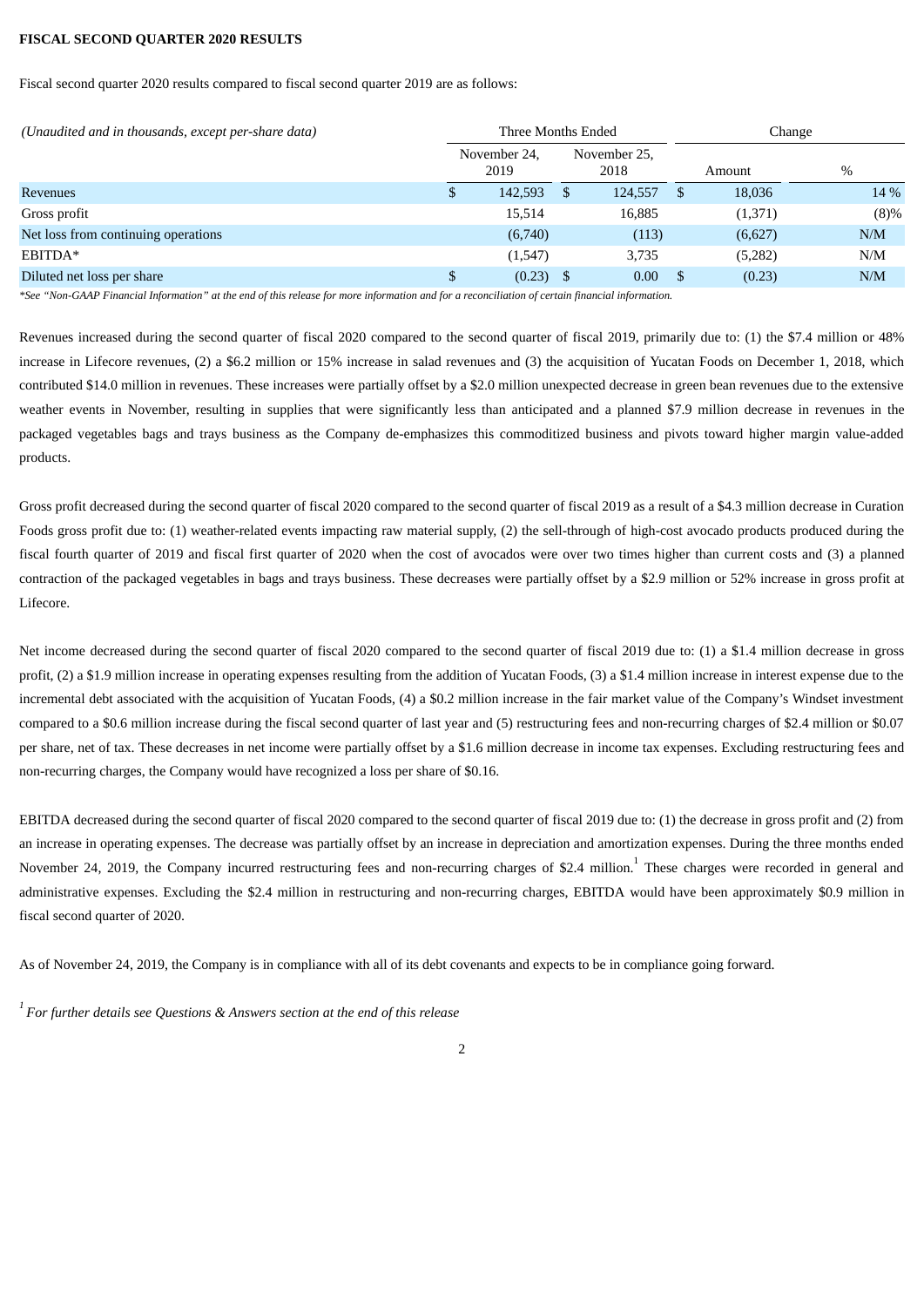## **FISCAL SIX MONTHS 2020 RESULTS**

Fiscal six months 2020 results compared to fiscal six months 2019 are as follows:

| (Unaudited and in thousands, except per-share data) |    | <b>Six Months Ended</b> |                      |         |      | Change   |      |  |  |
|-----------------------------------------------------|----|-------------------------|----------------------|---------|------|----------|------|--|--|
|                                                     |    | November 24,<br>2019    | November 25,<br>2018 |         |      | Amount   | $\%$ |  |  |
| Revenues                                            | \$ | 281,307                 | S                    | 249,225 | - \$ | 32,082   | 13 % |  |  |
| Gross profit                                        |    | 30,850                  |                      | 33,222  |      | (2,372)  | (7)% |  |  |
| Net (loss) income from continuing operations        |    | (11, 524)               |                      | 221     |      | (11,745) | N/M  |  |  |
| EBITDA*                                             |    | (1,233)                 |                      | 7,036   |      | (8,269)  | N/M  |  |  |
| Diluted net (loss) income per share                 | \$ | $(0.40)$ \$             |                      | 0.01    | - \$ | (0.41)   | N/M  |  |  |

\*See "Non-GAAP Financial Information" at the end of this release for more information and for a reconciliation of certain financial information.

Revenues increased during the first six months of fiscal 2020 compared to the same period in fiscal 2019 primarily due to: (1) a \$6.8 million or 24% increase in Lifecore revenues, (2) an \$8.4 million or 9% increase in salad revenues and (3) the acquisition of Yucatan Foods on December 1, 2018, which contributed \$30.2 million in revenues. These increases were partially offset by a \$5.3 million decrease in green bean revenues due to limited supplies during weather events in both the fiscal first and second quarters of 2020, and by a \$9.7 million planned decrease in revenues in the packaged vegetables in bags and trays business.

Gross profit decreased during the first six months of fiscal 2020 compared to the same period in fiscal 2019 due to a \$4.9 million decrease in the Company's Curation Foods segment due to: (1) weather-related events impacting raw material supply, (2) the sell-through of high-cost avocado products produced during the fourth quarter of fiscal 2019 and first quarter of fiscal 2020 when the cost of avocados were over two times higher than current costs and (3) lower gross profit resulting from a planned contraction of the packaged vegetables in bags and trays business. These decreases were partially offset by a \$2.5 million or 29% increase in gross profit at Lifecore driven by higher revenues.

Net income decreased during the first six months of fiscal 2020 compared to the first six months of fiscal 2019 due to: (1) a \$2.4 million decrease in gross profit, (2) a \$4.0 million increase in operating expenses resulting from the addition of Yucatan Foods, (3) a \$2.7 million increase in interest expense due to incremental debt associated with the acquisition of Yucatan Foods, (4) a \$0.2 million increase in the fair market value of the Company's Windset investment compared to a \$1.6 million increase during the first six months of fiscal 2019 and (5) restructuring fees and non-recurring charges of \$2.4 million or \$0.07 per share net of tax<sup>2</sup>. These decreases in net income were partially offset by a \$3.1 million decrease in income tax expenses. Excluding the restructuring fees and non-recurring charges during the first six months of fiscal 2020, the Company would have recognized a loss per share of \$0.33.

EBITDA decreased during the first six months of fiscal 2020 compared to the first six months of fiscal 2019 due to: (1) the decrease in gross profit and (2) an increase in operating expenses. The decrease was partially offset by an increase in depreciation and amortization expenses. Excluding the \$2.4 million in restructuring and non-recurring charges, EBITDA would have been \$1.2 million for the first six months of fiscal 2020.

<sup>2</sup>*For further details see Questions & Answers section at the end of this release*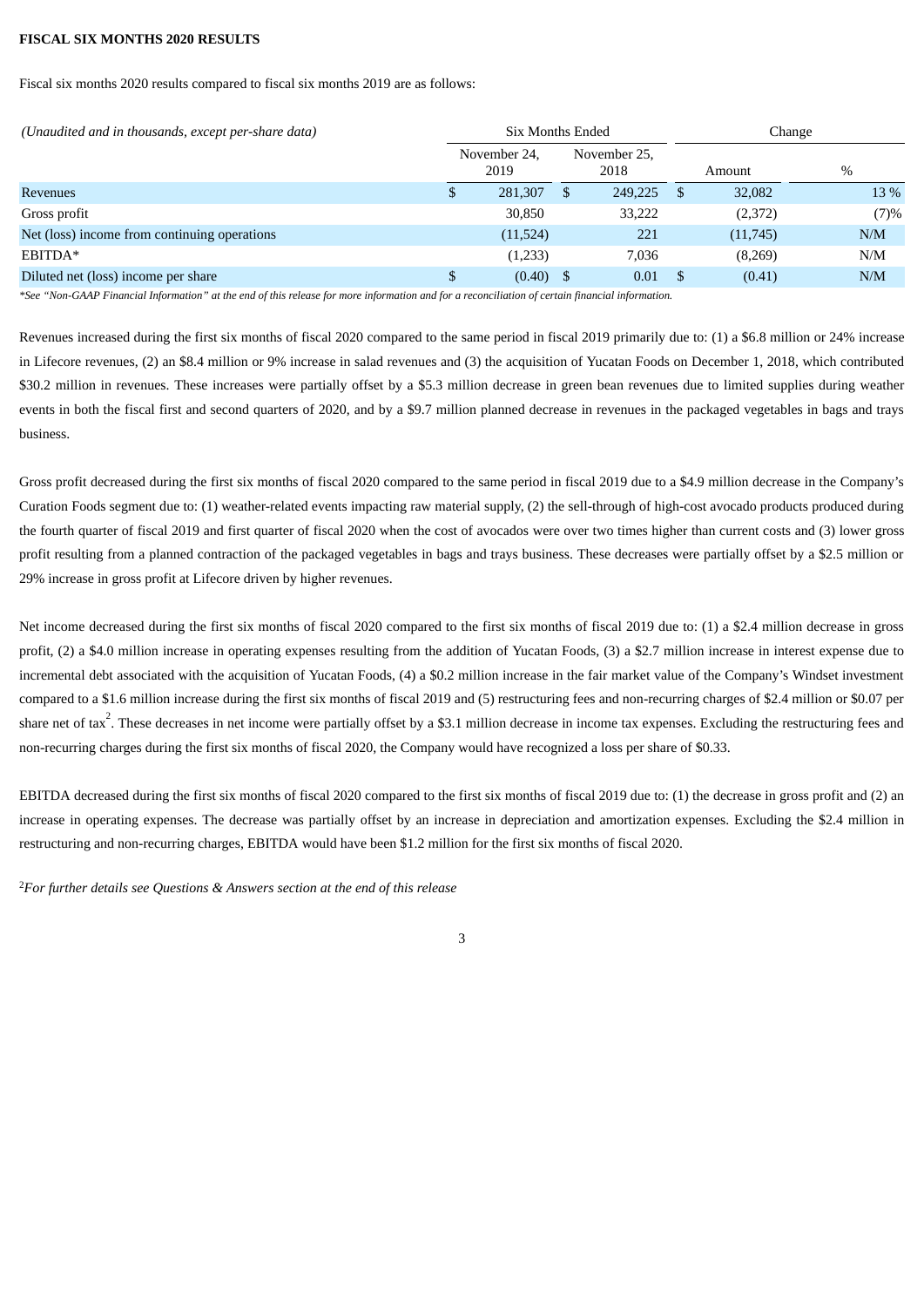# **Segment Results**

| (Unaudited and in thousands)                                 | <b>Three Months Ended</b> |              |                      | Change  |        |          |         | <b>Six Months Ended</b> |               |      |                      | Change |             |                         |  |
|--------------------------------------------------------------|---------------------------|--------------|----------------------|---------|--------|----------|---------|-------------------------|---------------|------|----------------------|--------|-------------|-------------------------|--|
|                                                              | November 24,<br>2019      |              | November 25,<br>2018 |         | Amount |          | $\%$    | November 24,<br>2019    |               |      | November 25,<br>2018 | Amount |             | $\%$                    |  |
| Revenues:                                                    |                           |              |                      |         |        |          |         |                         |               |      |                      |        |             |                         |  |
| <b>Curation Foods</b>                                        | \$                        | 119,751      | \$                   | 109,111 | \$     | 10,640   | 10 %    | \$                      | 246,424       | \$   | 221,162              | \$     | 25,262      | 11 %                    |  |
| Lifecore                                                     |                           | 22,842       |                      | 15,446  |        | 7,396    | 48 %    |                         | 34,883        |      | 28,063               |        | 6,820       | 24 %                    |  |
| <b>Total Revenues</b>                                        | \$                        | 142,593      | \$                   | 124,557 | \$     | 18,036   | 14 %    | \$                      | 281,307       | \$   | 249,225              | \$     | 32,082      | 13 %                    |  |
| <b>Gross Profit:</b>                                         |                           |              |                      |         |        |          |         |                         |               |      |                      |        |             |                         |  |
| <b>Curation Foods</b>                                        | $\mathfrak{S}$            | 6,890        | \$                   | 11,207  | \$     | (4, 317) | (39)%   | -\$                     | 19,712        | \$   | 24,577               | \$     | (4,865)     | (20)%                   |  |
| Lifecore                                                     |                           | 8,624        |                      | 5,678   |        | 2,946    | 52 %    |                         | 11,138        |      | 8,645                |        | 2,493       | 29 %                    |  |
| <b>Total Gross Profit</b>                                    | \$                        | 15,514       | \$                   | 16,885  | \$     | (1, 371) | $(8)\%$ | $\sqrt{3}$              | 30,850        | \$   | 33,222               | \$     | (2,372)     | (7)%                    |  |
| Net (Loss) Income from<br><b>Continuing Operations:</b>      |                           |              |                      |         |        |          |         |                         |               |      |                      |        |             |                         |  |
| <b>Curation Foods</b>                                        | \$                        | (8,348)      | - \$                 | 53      | \$     | (8,401)  | N/M     | \$                      | (10, 519)     | \$   | 1,965                |        | \$(12, 484) | N/M                     |  |
| Lifecore                                                     |                           | 3,459        |                      | 1,298   |        | 2,161    | 166 %   |                         | 2,064         |      | 751                  |        | 1,313       | 175 %                   |  |
| Other                                                        |                           | (1,851)      |                      | (1,464) |        | (387)    | 26 %    |                         | (3,069)       |      | (2, 495)             |        | (574)       | 23 %                    |  |
| Total Net (Loss) Income from<br><b>Continuing Operations</b> | \$                        | $(6,740)$ \$ |                      | (113)   | \$     | (6,627)  | N/M     | $\$$                    | $(11,524)$ \$ |      | 221                  |        | (11,745)    | N/M                     |  |
| EBITDA, excluding Windset<br>FMV change:                     |                           |              |                      |         |        |          |         |                         |               |      |                      |        |             |                         |  |
| <b>Curation Foods</b>                                        | \$                        | (5,764)      | -\$                  | 1,988   | \$     | (7, 752) | N/M     | \$                      | (3,960)       | - \$ | 6,203                |        | \$(10, 163) | $\mathrm{N}/\mathrm{M}$ |  |
| Lifecore                                                     |                           | 5,626        |                      | 2,708   |        | 2,918    | 108 %   |                         | 4,951         |      | 2,955                |        | 1,996       | 68 %                    |  |
| Other                                                        |                           | (1,409)      |                      | (961)   |        | (448)    | 47 %    |                         | (2,224)       |      | (2, 122)             |        | (102)       | 5 %                     |  |
| <b>Total EBITDA excluding</b><br>Windset FMV change          | \$                        | (1,547)      | -\$                  | 3,735   | \$     | (5,282)  | N/M     | \$                      | (1,233)       | \$   | 7,036                | \$     | (8,269)     | $\mathrm{N}/\mathrm{M}$ |  |

# **Update on Lifecore Momentum for Topline Growth:**

Lifecore is the Company's high-growth, high-quality CDMO business focused on product development and manufacturing of sterile injectable products. Lifecore continues to expand its presence in the CDMO marketplace by partnering with biopharmaceutical and medical device companies. Its expertise in manufacturing difficult-to-handle products creates differentiation and high barriers to competition. Lifecore's continued success will be executing against its three strategic priorities: (1) managing and expanding its business development pipeline, (2) meeting customer demand and future commercial production needs by expanding operations and maximizing capacity and (3) continuing to deliver on a strong record of product commercialization from its business development pipeline. Highlights during the second quarter of fiscal 2020 include:

## **1) Managing Business Development Pipeline:**

- Business development revenue in the second quarter of fiscal 2020 increased 49% year-over-year, and contributed 36% of the increase in the Lifecore fiscal second quarter revenues.
- Development pipeline activity continued to have 15 projects in various stages of the product lifecycle, spanning clinical development stage to commercialization, which aligns with the business' overall product development strategy.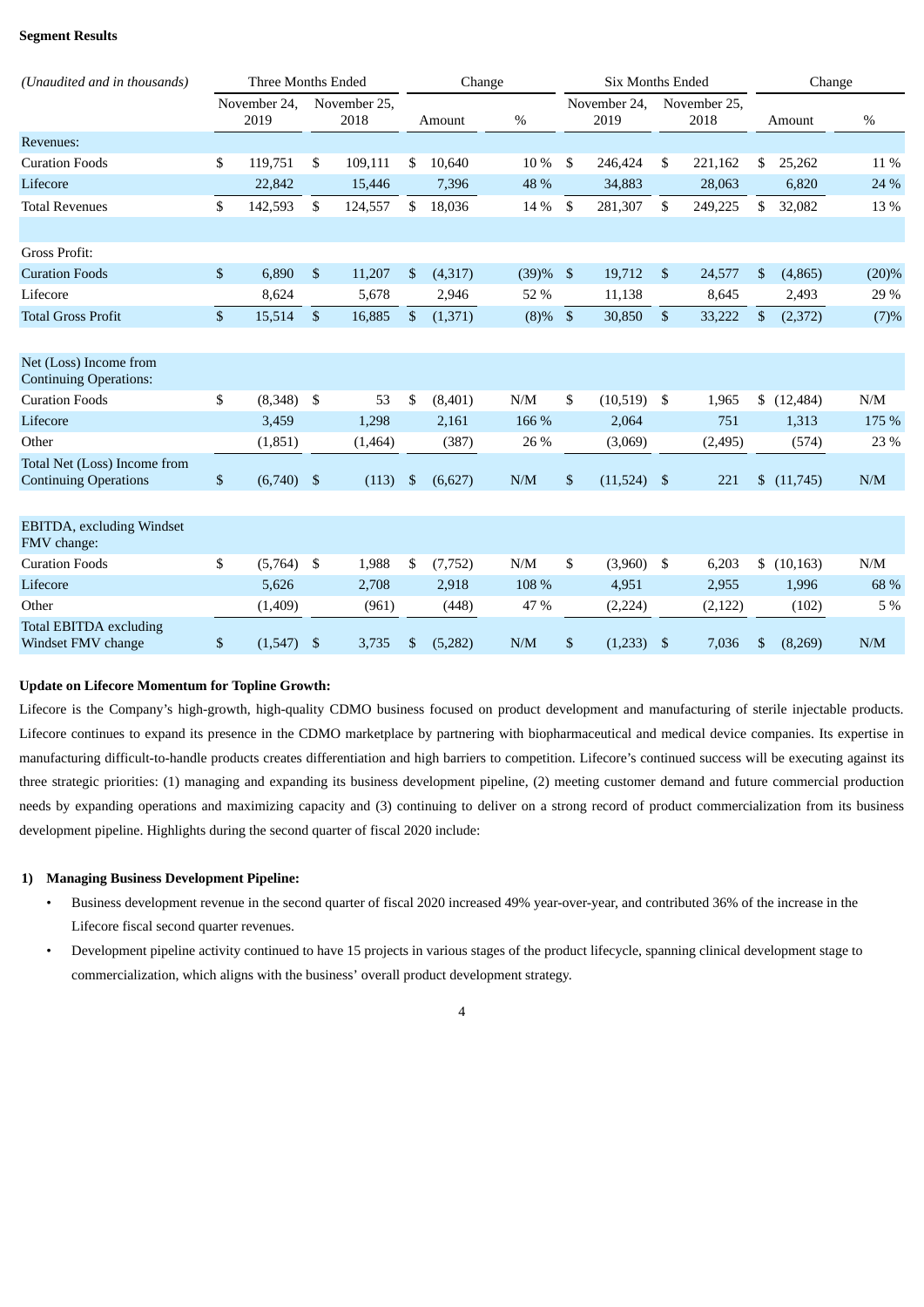### **2) Maximizing Capacity:**

• Commercial validation for the new syringe and vial multi-purpose filler production line began as planned in the second quarter of fiscal 2020, and when complete, the new filler production line will increase Lifecore's current capacity by over 20%.

### **3) Advancing Product Commercialization:**

- Continued to make substantial progress with advancing customers' late-stage product development activities by supporting their Phase 3 clinical programs and commercial process scale-up activities.
- Continued to target a minimum of one regulatory product approval annually and on track to achieve this cadence beginning in fiscal 2022.
- Currently has one product under review at the FDA with projected approval during calendar year 2020.

Jim Hall, Lifecore's President stated, "Lifecore is well positioned to meet increasing customer demand for sterile injectable products. In our current facility, we have the ability to double our current production capacity to meet future commercialization and development needs, with ample room for expansion. Our team of cross-functional experts, coupled with our best-in-class quality system and facility, enables Lifecore to accelerate product development activities for small and large biopharmaceutical and medical device companies. Our speed and efficiency decreases time to market for our partners, which has immense value in their ability to improve patient lives through commercialization of their innovative therapies. We remain on track to meet our 10% to 12% revenue growth goal and our \$21 million to \$23 million EBITDA target, after corporate allocations, for fiscal 2020."

### **Update on Curation Foods Operational Initiatives Aligned with Company Priorities to Improve Profitability:**

Curation Foods is the Company's natural food business. Project SWIFT aims to strengthen the Curation Foods business by simplifying the business. Curation Foods will continue to deliver the highest level of product quality and safety, while executing with excellence on its customer, grower and partner commitments.

Project SWIFT will continue to be implemented throughout fiscal 2020 and 2021, centered on network and operational optimization, a focus on maximizing strategic assets and redesigning the organization to the appropriate size to compete and thrive. Total annualized cost savings from these actions will be approximately \$3.7 million $^3$ . Specifically, the following decisive actions were announced today:

### **1) Network & Operational Optimization:**

• Consolidating and centralizing Curation Foods offices into its Innovation Center headquarters in Santa Maria, CA. This decision will result in the shutting down of the leased Los Angeles, CA Yucatan Foods headquarters, the leased Santa Clara, CA office and the sale of the San Rafael, CA Curation Foods headquarters.

## **2) Focus on Strategic Assets:**

• Initiating the strategic sale of the Company's Ontario, CA salad dressing manufacturing facility, which had yet to become operational. This sale aligns with the Company's strategy of divesting non-core assets and simplifying the business.

### **3) Organizational Redesign:**

• Redesigning the organization so that it is appropriate for the Company's future direction, focusing on strategic initiatives, developing and elevating internal talent and reducing headcount.

*<sup>3</sup> For further details see Questions & Answers section at the end of this release*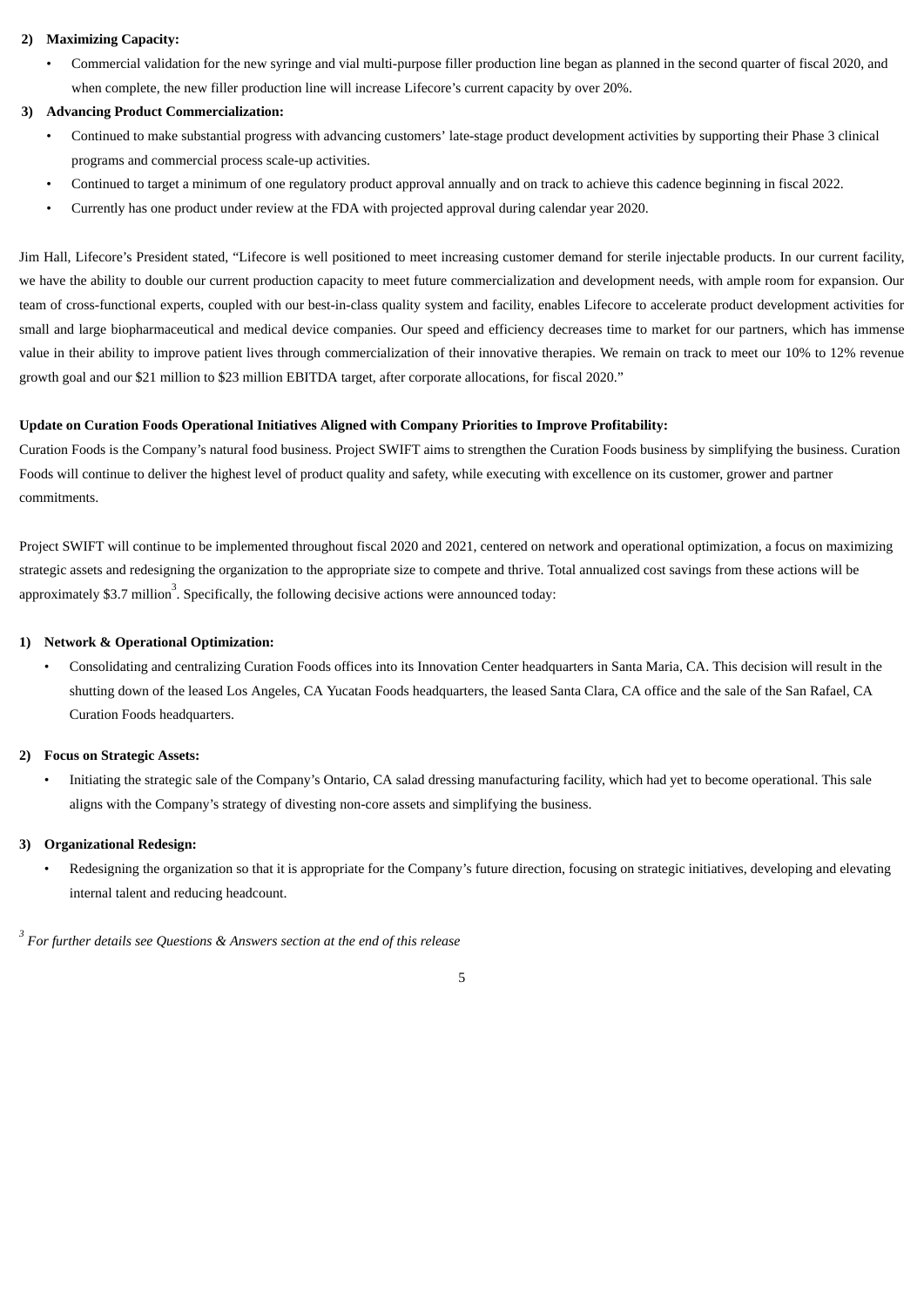# **OUTLOOK AND FISCAL 2020 GUIDANCE 4**

Dr. Bolles added, "We are reiterating our full year fiscal 2020 guidance and providing our forecast for third quarter of fiscal 2020. We continue to expect substantial profits to be generated in the second half of the fiscal year, with greater weight in our fourth quarter, due to the timing of revenues and profits at Lifecore, the timing of revenues and profits from the sale of avocado products, momentum with our Eat Smart ® salad business and the impact from our cost out initiatives, with the large majority of cost savings occurring in the second half of fiscal 2020. Our capital allocation priorities remain focused on supporting the growth of both of our operating businesses while balancing that with efforts to strengthen our balance sheet."

Excluding restructuring and nonrecurring charges, the Company is reiterating its full year fiscal 2020 guidance, which is detailed below:

- Revenues from continuing operations to grow 8% to 10% (range of \$602 million to \$613 million) compared to fiscal 2019
- Earnings per share to be \$0.28 to \$0.32
- Cash flow from operations to be \$26 million to \$30 million
- Consolidated EBITDA to be in the range of \$36 million to \$40 million

The Company is introducing third quarter fiscal 2020 guidance, excluding restructuring and non-recurring charges as follows:

- Revenues from continuing operations to be in the range of \$154 million to \$158 million compared to third quarter of fiscal 2019
- Net income per share of \$0.06 to \$0.09, due to certain shipments for Lifecore shifting from the fiscal third quarter to the fiscal fourth quarter, Yucatan working through the last of its high-cost products and starting to sell more of its lower-cost products that have been produced since October and a portion of the cost out savings for the fiscal third quarter being delayed to the fiscal fourth quarter
- EBITDA to be in the range of \$7 million to \$11 million

Dr. Bolles concluded, "We are confident in our expectation for profitable growth starting in the fiscal third quarter and significantly accelerating in the fiscal fourth quarter. At Lifecore, we will continue to grow by supporting the initiatives of both new and existing customers. At Curation Foods, we will focus on our strategic priorities and on executing Project SWIFT, which will strengthen our operational structure and drive sustainable profitability. These enterprisewide activities will create shareholder value by yielding a greater return on our investments, strengthening our balance sheet and delivering the quality and innovation our customers have come to expect from us."

6

*<sup>4</sup>For further details see Questions & Answers section at the end of this release*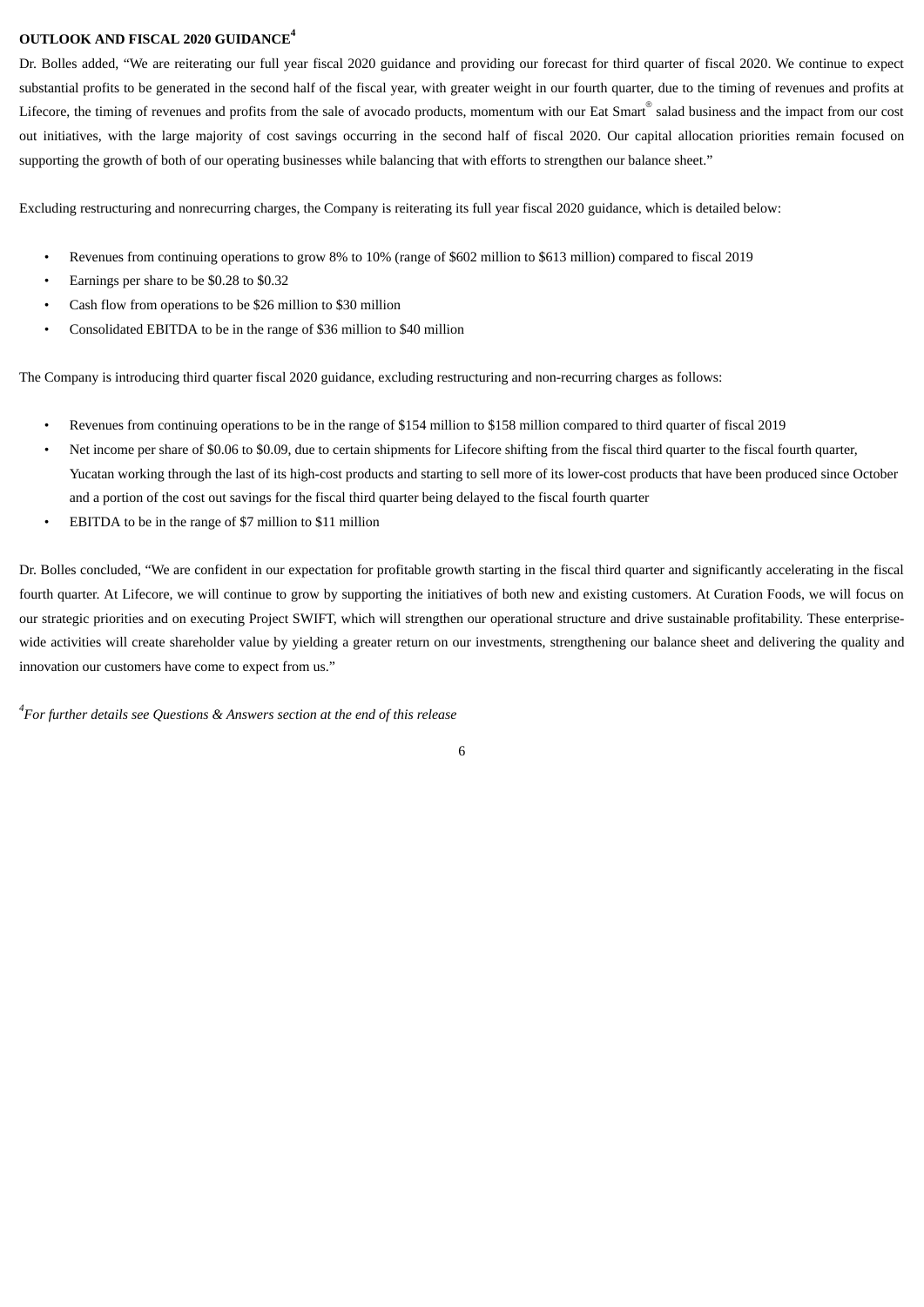#### **Conference Call**

The live webcast can be accessed directly at http://ir.Landec.com/events.cfm or on Landec's website on the Investor Events & Presentations page. The webcast will be available for 30 days.

#### **Date:** Friday, January 3, 2020

**Time:** 11:00 a.m. Eastern time (8:00 a.m. Pacific time)

## Direct Webcast link: http://ir.Landec.com/events.cfm

To participate in the conference call via telephone, dial toll-free: (877) 407-3982 or (201) 493-6780. Please call the conference telephone number 5-10 minutes prior to the start time so the operator can register your name and organization. If you have any difficulty with the webcast or connecting to the call, please contact ICR at (646) 277-1263.

A replay of the call will be available through Friday, January 10, 2020 by calling toll-free: (844) 512-2921 or direct (412) 317-6671, and entering code 13697215.

#### **About Landec Corporation**

Landec Corporation (NASDAQ: LNDC) is a leading innovator of diversified health and wellness solutions with two operating businesses: Curation Foods, Inc. and Lifecore Biomedical, Inc. Landec designs, develops, manufactures, and sells products for the food and biopharmaceutical industry. Curation Foods is focused on innovating and distributing plant-based foods with 100% clean ingredients to retail, club and foodservice channels throughout North America. Curation Foods is able to maximize product freshness through its geographically dispersed family of growers, refrigerated supply chain and patented BreatheWay®packaging technology. Curation Foods brands include Eat Smart®fresh packaged vegetables and salads, *O* Olive Oil & Vinegar®premium artisan products, and Yucatan® and Cabo Fresh® avocado products. Lifecore Biomedical is a fully integrated contract development and manufacturing organization (CDMO) that offers highly differentiated capabilities in the development, fill and finish of sterile, injectable pharmaceutical products in syringes and vials. As a leading manufacturer of premium, injectable grade Hyaluronic Acid, Lifecore brings 35 years of expertise as a partner for global and emerging biopharmaceutical and biotechnology companies across multiple therapeutic categories to bring their innovations to market. For more information about the Company, visit Landec's website at www.landec.com.

#### **Non-GAAP Financial Information**

This press release contains non-GAAP financial information relating to EBITDA and EPS. The Company has included reconciliations of these non-GAAP financial measures to the most directly comparable financial measures calculated in accordance with GAAP. See the end of this release for these reconciliations.

The Company has disclosed these non-GAAP financial measures to supplement its consolidated financial statements presented in accordance with GAAP. These non-GAAP financial measures exclude/include certain items that are included in the Company's results reported in accordance with GAAP. Management believes these non-GAAP financial measures provide useful additional information to investors about trends in the Company's operations and are useful for period-over-period comparisons. These non-GAAP financial measures should not be considered in isolation or as a substitute for the comparable GAAP measures. In addition, these non-GAAP financial measures may not be the same as similar measures provided by other companies due to the potential differences in methods of calculation and items being excluded/included. It should be read in conjunction with the Company's consolidated financial statements presented in accordance with GAAP.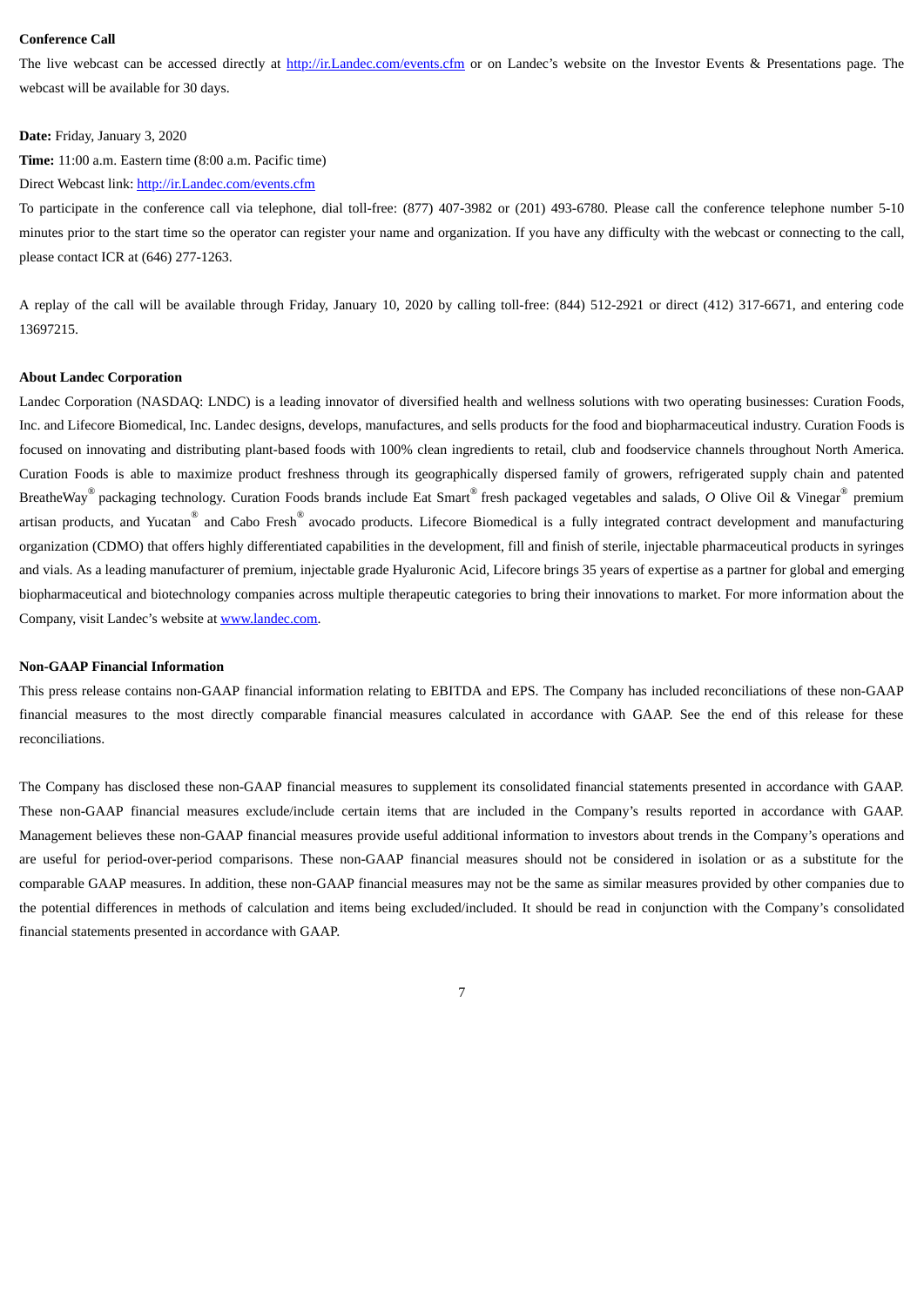### **Important Cautions Regarding Forward-Looking Statements**

Except for the historical information contained herein, the matters discussed in this news release are forward-looking statements that involve certain risks and uncertainties that could cause actual results to differ materially, including such factors among others, as the timing and expenses associated with operations, the ability to achieve acceptance of the Company's new products in the market place, weather conditions that can affect the supply and price of produce, government regulations affecting our business, the timing of regulatory approvals, the ability to successfully integrate Yucatan Foods into the Curation Foods business, and the mix between domestic and international sales. For additional information about factors that could cause actual results to differ materially from those described in the forward-looking statements, please refer to our filings with the Securities and Exchange Commission ("SEC"), including the risk factors contained in our most recent Quarterly Report on Form 10-Q and Annual Report on Form 10-K. Forward-looking statements represent management's current expectations and are inherently uncertain. Except as required by law, we do not undertake any obligation to update forward-looking statements made by us to reflect subsequent events or circumstances.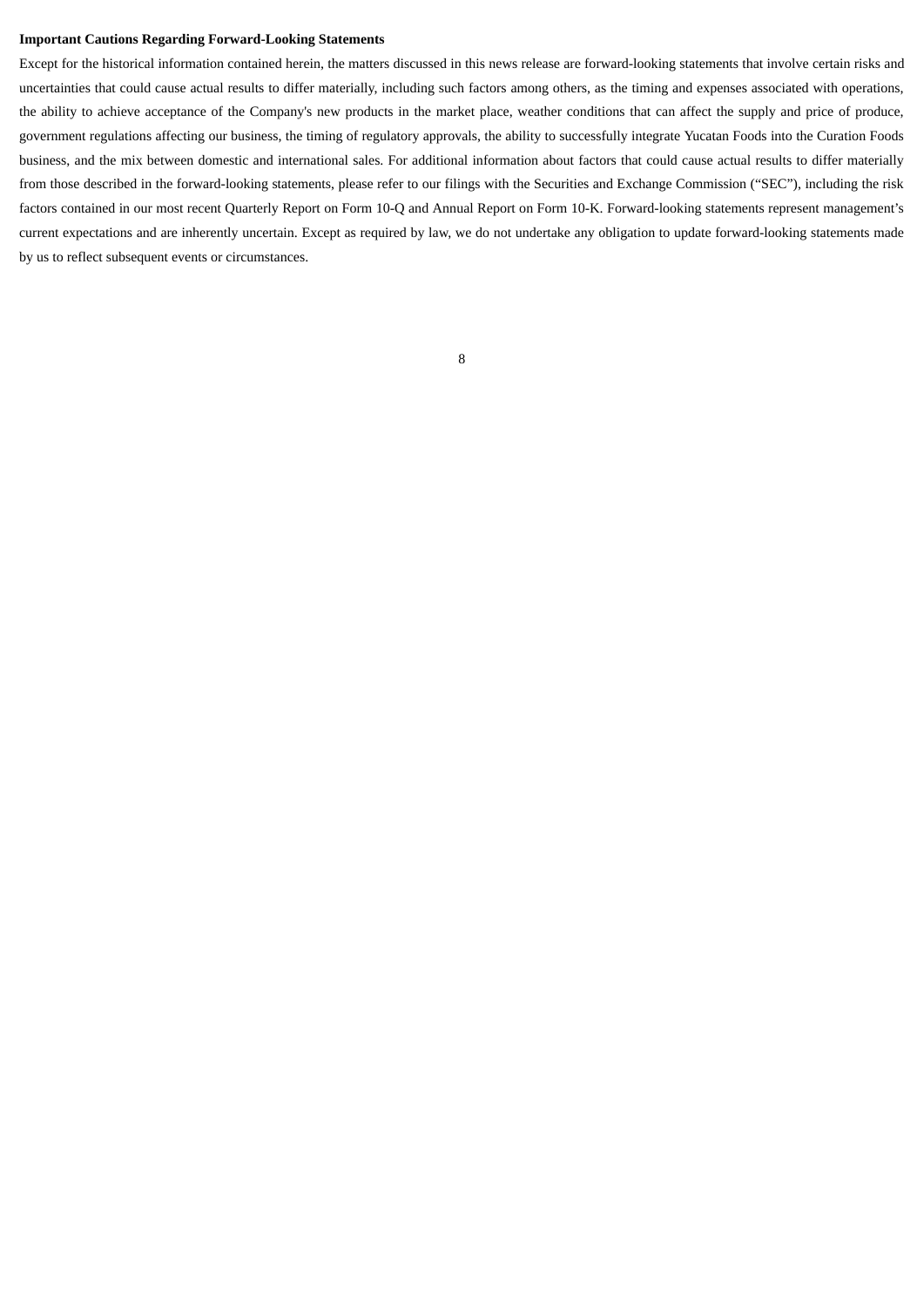# **LANDEC CORPORATION CONSOLIDATED CONDENSED BALANCE SHEETS**

*(In thousands)*

|                                                    | November 24, 2019 | May 26, 2019  |
|----------------------------------------------------|-------------------|---------------|
|                                                    | (unaudited)       |               |
| <b>ASSETS</b>                                      |                   |               |
| <b>Current Assets:</b>                             |                   |               |
| Cash and cash equivalents                          | \$<br>1,594       | \$<br>1,080   |
| Accounts receivable, net                           | 69,962            | 69,565        |
| Inventories, net                                   | 58,563            | 54,132        |
| Prepaid expenses and other current assets          | 10,061            | 8,264         |
| <b>Total Current Assets</b>                        | 140,180           | 133,041       |
|                                                    |                   |               |
| Investment in non-public company                   | 61,300            | 61,100        |
| Property and equipment, net                        | 204,687           | 200,027       |
| <b>Operating leases</b>                            | 29,779            |               |
| Goodwill                                           | 77,246            | 76,742        |
| Trademarks/tradenames, net                         | 29,928            | 29,928        |
| Customer relationships, net                        | 14,294            | 15,319        |
| Other assets                                       | 2,583             | 2,934         |
| <b>Total Assets</b>                                | \$<br>559,997     | \$<br>519,091 |
|                                                    |                   |               |
| <b>LIABILITIES AND STOCKHOLDERS' EQUITY</b>        |                   |               |
| <b>Current Liabilities:</b>                        |                   |               |
| Accounts payable                                   | \$<br>47,145      | \$<br>53,973  |
| Accrued compensation                               | 8,700             | 10,687        |
| Other accrued liabilities                          | 10,702            | 10,001        |
| Current portion of lease liabilities               | 3,980             | 75            |
| Deferred revenue                                   | 611               | 499           |
| Line of credit                                     | 61,500            | 52,000        |
| Current portion of long-term debt                  | 11,723            | 9,791         |
| Other current liabilities, discontinued operations |                   | 65            |
| <b>Total Current Liabilities</b>                   | 144,361           | 137,091       |
|                                                    |                   |               |
| Long-term debt, less current portion               | 107,470           | 87,193        |
| Long-term lease liabilities                        | 30,795            | 3,532         |
| Deferred taxes                                     | 17,047            | 19,393        |
| Other non-current liabilities                      | 1,248             | 1,738         |
|                                                    |                   |               |
| Stockholders' Equity:                              |                   |               |
| Common stock                                       | 29                | 29            |
| Additional paid-in capital                         | 161,556           | 160,341       |
| Retained earnings                                  | 97,912            | 109,710       |
| Accumulated other comprehensive (loss) income      | (421)             | 64            |
| <b>Total Stockholders' Equity</b>                  | 259,076           | 270,144       |
| Total Liabilities and Stockholders' Equity         | $\$$<br>559,997   | \$<br>519,091 |
|                                                    |                   |               |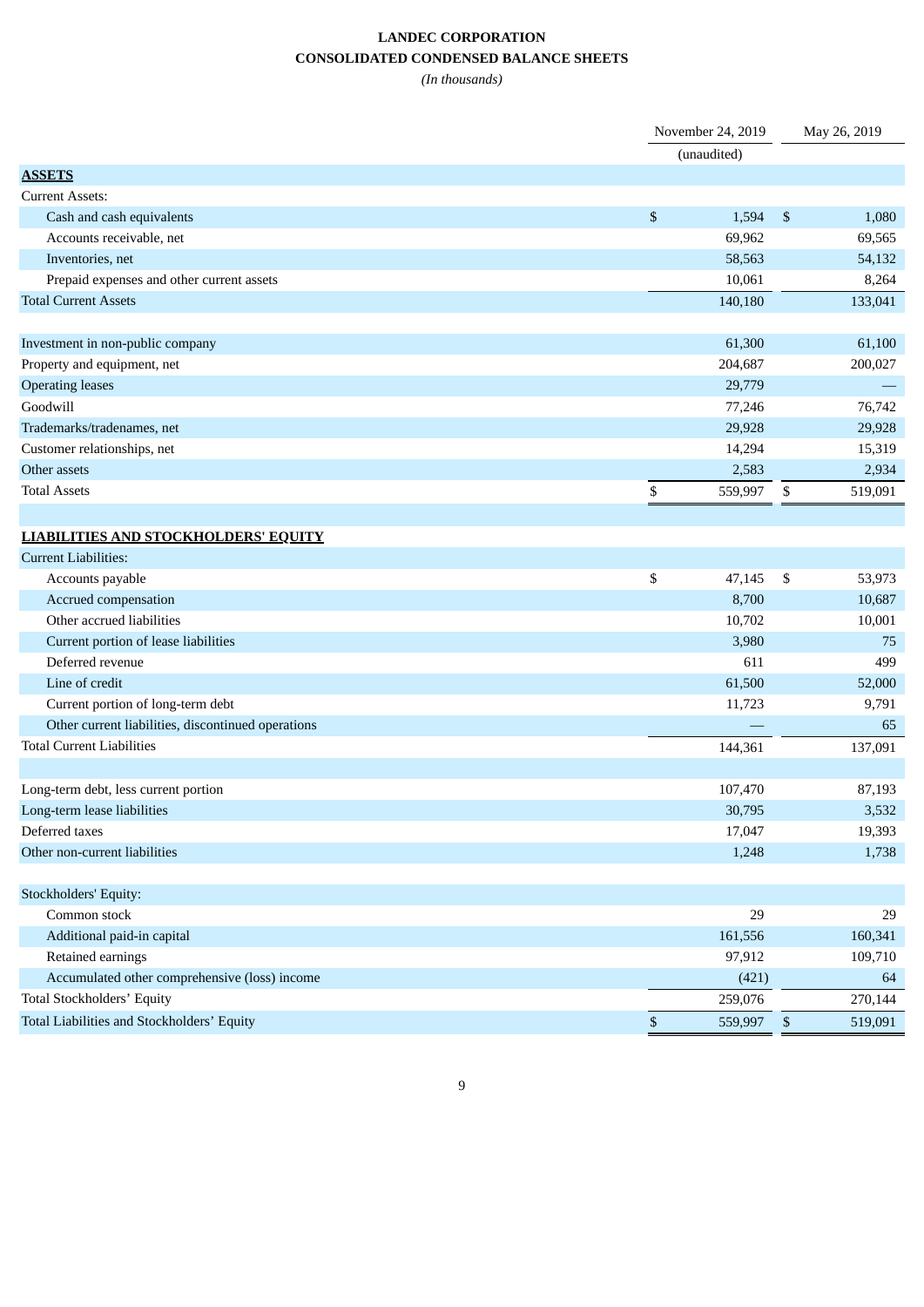# **LANDEC CORPORATION CONSOLIDATED CONDENSED STATEMENTS OF LOSS**

*(In thousands, except per-share data)*

*(unaudited)*

|                                                                | <b>Three Months Ended</b> |                      |    |                      | Six Months Ended     |           |                      |         |  |
|----------------------------------------------------------------|---------------------------|----------------------|----|----------------------|----------------------|-----------|----------------------|---------|--|
|                                                                |                           | November 24,<br>2019 |    | November 25,<br>2018 | November 24,<br>2019 |           | November 25,<br>2018 |         |  |
| <b>Product Sales</b>                                           | \$                        | 142,593              | \$ | 124,557              | $\mathfrak{S}$       | 281,307   | $\mathfrak{s}$       | 249,225 |  |
| Cost of product sales                                          |                           | 127,079              |    | 107,672              |                      | 250,457   |                      | 216,003 |  |
| Gross profit                                                   |                           | 15,514               |    | 16,885               |                      | 30,850    |                      | 33,222  |  |
| Operating costs and expenses:                                  |                           |                      |    |                      |                      |           |                      |         |  |
| Research and development                                       |                           | 2,822                |    | 2,475                |                      | 5,643     |                      | 5,266   |  |
| Selling, general and administrative                            |                           | 18,728               |    | 14,400               |                      | 35,623    |                      | 28,203  |  |
| Total operating costs and expenses                             |                           | 21,550               |    | 16,875               |                      | 41,266    |                      | 33,469  |  |
| Operating (loss) income                                        |                           | (6,036)              |    | 10                   |                      | (10, 416) |                      | (247)   |  |
| Dividend income                                                |                           | 281                  |    | 412                  |                      | 562       |                      | 825     |  |
| Interest income                                                |                           | 25                   |    | 33                   |                      | 50        |                      | 79      |  |
| Interest expense                                               |                           | (2, 169)             |    | (746)                |                      | (4,244)   |                      | (1,504) |  |
| Other income                                                   |                           | 200                  |    | 600                  |                      | 200       |                      | 1,600   |  |
| Other expense                                                  |                           | (206)                |    |                      |                      | (206)     |                      |         |  |
| Net (loss) income from continuing operations before taxes      |                           | (7, 905)             |    | 309                  |                      | (14, 054) |                      | 753     |  |
| Income tax benefit (expense)                                   |                           | 1,165                |    | (422)                |                      | 2,530     |                      | (532)   |  |
| Net (loss) income from continuing operations                   |                           | (6,740)              |    | (113)                |                      | (11,524)  |                      | 221     |  |
| Discontinued operations:                                       |                           |                      |    |                      |                      |           |                      |         |  |
| Loss from discontinued operations                              |                           |                      |    | (616)                |                      |           |                      | (806)   |  |
| Income tax benefit                                             |                           |                      |    | 145                  |                      |           |                      | 190     |  |
| Loss from discontinued operations                              |                           |                      |    | (471)                |                      |           |                      | (616)   |  |
| Net loss available to common stockholders                      | \$                        | (6,740)              | \$ | (584)                | \$                   | (11, 524) | \$                   | (395)   |  |
| Diluted net (loss) income per share from continuing operations | \$                        | (0.23)               | \$ | 0.00                 | \$                   | (0.40)    | \$                   | 0.01    |  |
| Diluted net loss per share from discontinued operations        | \$                        | 0.00                 | \$ | (0.02)               | \$                   | 0.00      | \$                   | (0.02)  |  |
| Diluted net loss per share                                     | \$                        | (0.23)               | \$ | (0.02)               | \$                   | (0.40)    | \$                   | (0.01)  |  |
| Shares used in diluted per share computations                  |                           | 29,155               |    | 27,764               |                      | 29,147    |                      | 27,751  |  |
|                                                                |                           |                      |    |                      |                      |           |                      |         |  |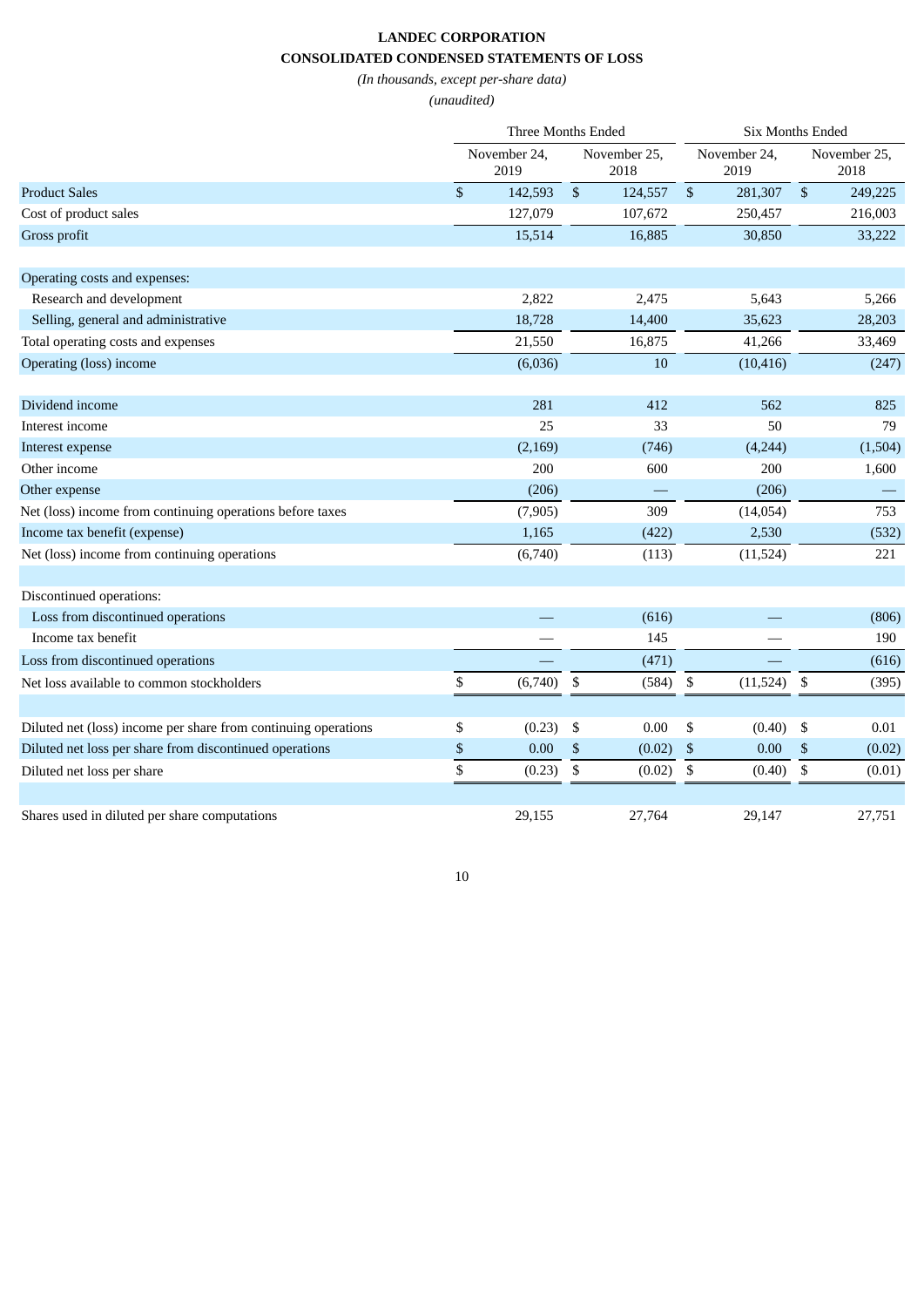# **LANDEC CORPORATION SECOND QUARTER ENDED NOVEMBER 24, 2019 QUESTIONS & ANSWERS**

# Q1) What gives the Company confidence it can go from a loss for the fiscal first six months of 2020 to its EPS guidance of \$0.28 to \$0.32 for the **fiscal year?**

Management has confidence in being able to achieve its fiscal 2020 guidance which, based on its fiscal third quarter guidance, implies that for the fiscal fourth quarter the Company will need to realize EPS of \$0.50 to \$0.53 to hit the guided range for fiscal 2020.

- Lifecore is forecasted to recognize operating income of \$8.5 million to \$8.8 million and EBITDA of \$9 million to \$10 million during the fourth quarter, its most profitable quarter during fiscal 2020.
- Curation Foods is forecasted to recognize operating income in the fourth quarter of fiscal 2020 of \$14 million to \$15 million and EBITDA of \$18 million to \$19 million. This is driven by three factors:
	- **1)** Avocado products revenue in the fourth quarter of fiscal 2020 is forecasted to be \$18 million to \$20 million with a gross margin of 28% or greater.
	- **2)** Cost out: The Company expects approximately 45% of the projected \$18 million to \$20 million in cost savings from its cost out initiatives to be recognized during the fourth quarter.
	- **3)** Eat Smart brand momentum
		- Eat Smart Salads are outpacing category growth by 600 basis points, second quarter fiscal 2020 compared to second quarter fiscal 2019, according to Nielsen 52 week ending 12/2/2019
		- The Eat Smart brand re-stage is scheduled to be in market January 2020. Based on consumer insights, the new packaging tested extremely well with consumers, both in US and Canada, projecting an uplift in sales velocities.
		- The Company realized a gross margin improvement in its Eat Smart products of 80 basis points during the fiscal second quarter compared to the second quarter of last year, as it continues to de-emphasize its core vegetable and tray business.

These drivers of revenues and earnings will be partially offset by Landec Corporate allocation expenses which will reduce fiscal fourth quarter EBITDA by \$3 million to \$4 million.

# O2) Excluding the restructuring fees and non-recurring expenses, why did the Company miss its fiscal second quarter projected EPS by \$0.10 **cents?**

Key variables affecting the relative performance:

- The Company expected that due to its overplant strategy, green beans would have been a meaningful profit contributor during the second quarter. Unfortunately, the November freeze and other weather-related events impacted green bean and raw materials supply resulting in much lower yield than expected. The shortages and higher cost of raw material supply resulted in its profits being \$0.08 per share lower than it had forecasted.
- In the avocado products business, while the Company had projected that the sales of higher-cost products would occur over the second and third quarter, a greater percentage was sold during the second quarter than the Company expected. As a result, the profits for avocado products were \$0.03 per share less than the Company planned.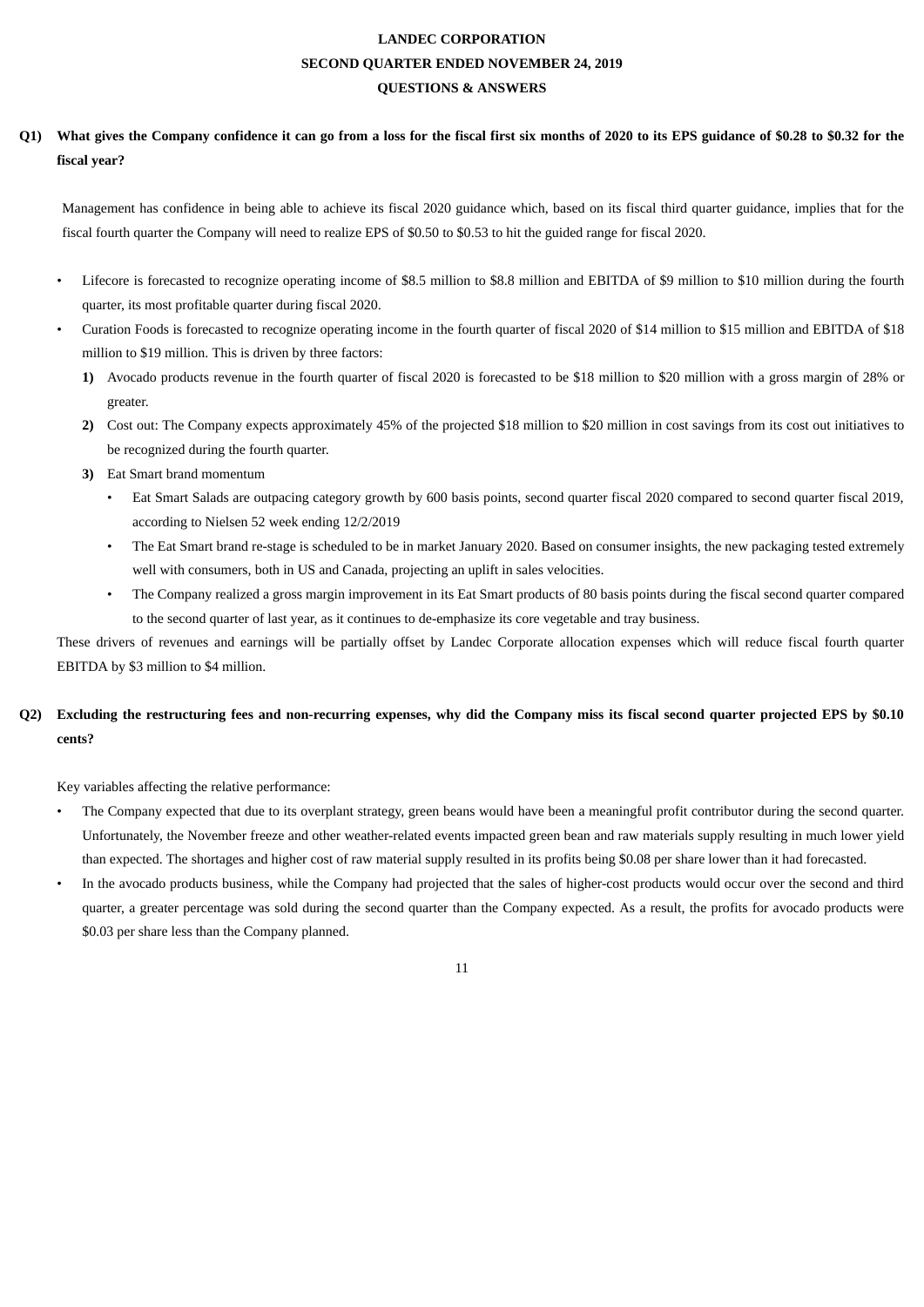- The Company experienced increased healthcare costs resulting in lower-than-planned profits of \$0.03 per share during the quarter.
- The Company engaged third-party consultants, including the Hackett Group and the Dennis Group, to assist in identifying areas to gain efficiencies and improve Curation Foods' operating cost structure, enhance profitability and strengthen the Company's balance sheet. During the second quarter, the Company incurred consulting expenses of approximately \$0.4 million or \$0.01 per share, associated with these efforts.

These misses were partially offset by \$0.05 per share better-than-planned performance at Lifecore and from lower-than-planned operating expenses at Curation Foods and Landec Corporate.

### **Q3) What are the expected annual savings and restructuring fees associated with Landec's Project SWIFT?**

Project SWIFT is a value creation program that will continue network optimization initiatives at Curation Foods, as well as focus the business on strategic assets and redesign the organization to be the appropriate size to compete and thrive. As a result of Project SWIFT, the Company has made several strategic decisions surrounding its operations that will provide total annualized cost savings from these actions of approximately \$3.7 million.

- **1)** *Network and Operational Optimization:* As part of the consolidation activities during the second quarter of fiscal 2020, the Company consolidated its R&D and centralized business activities into its new Santa Maria location. As a result, the Company will close its leased Santa Clara office and its leased Los Angeles office, which was acquired in the Yucatan acquisition. The Company sold its San Rafael office and innovation center for \$2.4 million, net of commissions. The sale closed on December 24, 2019, and proceeds were used to improve the Company's balance sheet. The sale resulted in a loss of \$0.4 million which was included in general and administrative expenses during the second quarter. The Company expects annual non-personnel cost savings of approximately \$0.9 million from shutting down these offices.
- *2) Focus on Strategic Assets:* The Company will sell its yet to be operational salad dressing plant in Ontario, CA. The Company is unable to estimate the expected financial impact from the sale at this time. The Company expects to finalize the sale during the second half of fiscal 2020 and use the proceeds to improve our balance sheet.
- *3) Organizational Redesign:* The Company has taken action to right size and redesign the organization so that it is appropriate for the Company's size, focusing on strategic initiatives, developing and elevating internal talent and reducing headcount. With this rightsizing, the Company expects annual cost savings of approximately \$2.8 million.

In summary, the Company expects to realize total annualized cost savings from these actions of \$3.7 million and recorded approximately \$0.4 million of restructuring fees during the second quarter of fiscal 2020, in general and administrative expenses.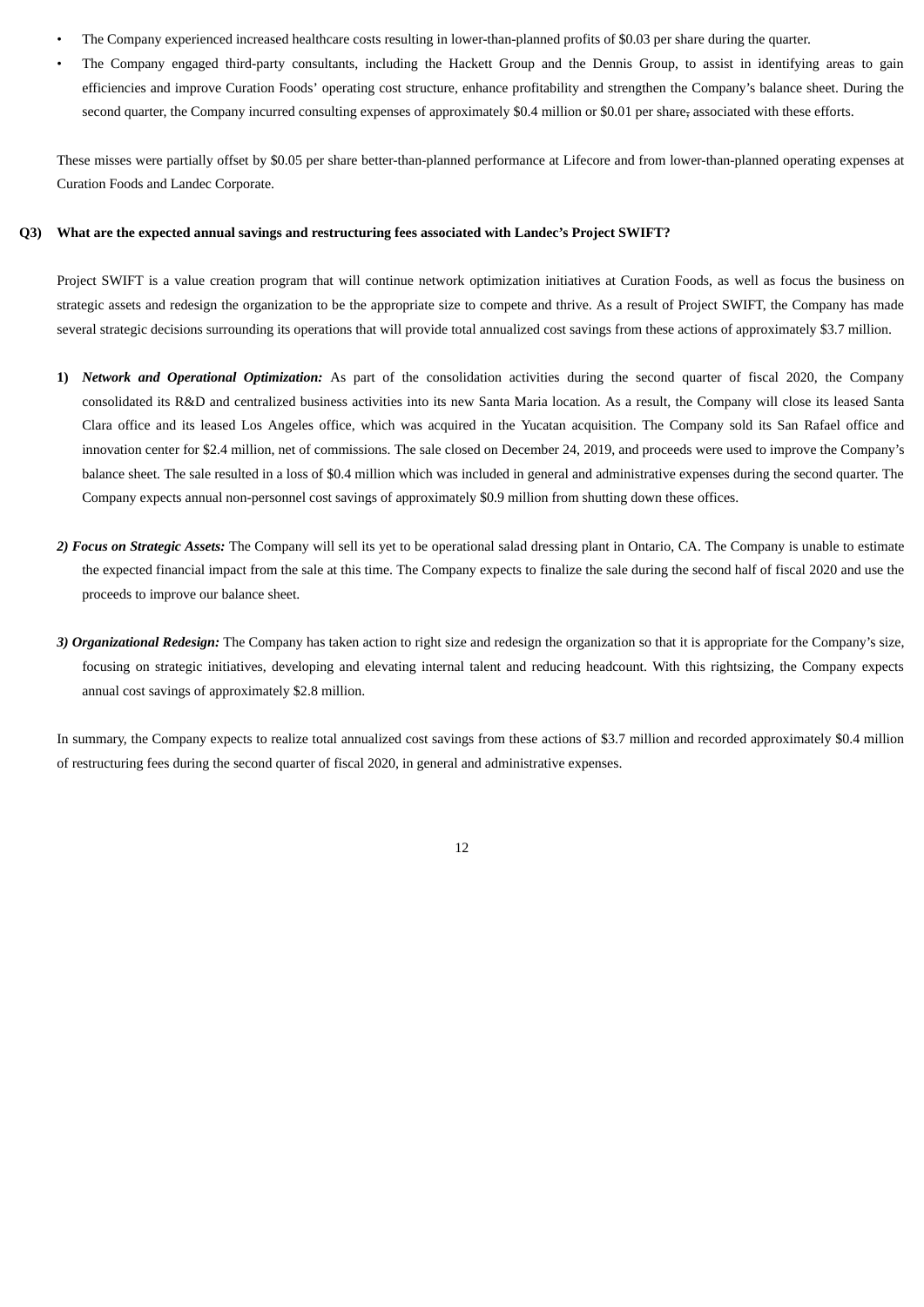#### **Q4) What actions comprise Landec's non-recurring charges in fiscal second quarter 2020?**

- 1) *Cost Out Program:* As part of the previously announced \$18 to \$20 million cost out initiatives, the Company has taken action to consolidate from two labor contractors to one labor contractor in the second quarter, which streamlined its Guadalupe facility. The new labor contract will result in year one annual savings of approximately \$1.7 million. The labor contractor the Company is no longer using owes the Company \$1.2 million. Since the full collectability of this loan is now in doubt, the Company elected to fully reserve the loan and recorded a reserve of \$1.2 million during the fiscal second quarter. The Company intends to use all legal recourse to collect the full amount owed.
- 2) *Yucatan Foods Related Expenses:* As Landec is disclosing in its second quarter Form 10-Q, the Company discovered and reported to U.S. regulators a compliance issue at its Yucatan Foods production facility in Guanajuato, Mexico. The conduct at issue began prior to Landec's acquisition of Yucatan Foods in December 2018 and relates to potential environmental and foreign corrupt practices act compliance matters associated with regulatory permitting at the facility. The Company has taken appropriate remedial measures and is cooperating in the U.S. government investigation that followed the Company's disclosure. Because this is an ongoing legal matter, the Company is not able to provide more details at this time. However, the issue does not relate to the health, safety or quality of the food the Company sells. The Company incurred expenses of approximately \$0.8 million this quarter which are primarily related to legal expenses associated with this matter, and it expects to incur additional expenses in future quarters until the matter is resolved. The Company intends to pursue recovery for those expenses in future quarters. At this time, the Company cannot predict the amount of these expenses or the recovery, if any. The Company considers these expenses to be non-recurring expenses and not part of its ordinary course of business.

In summary, in the second quarter and first six months of fiscal 2020, the Company incurred non-recurring charges associated with cost out initiatives and the acquisition of Yucatan Foods of \$2.0 million.

#### **Q5) What action has been taken against strategic priorities at Curation Foods?**

The Company's top priorities over the next 12-24 months are:

- Focus: Manage fewer, high-impact projects that will drive positive EBITDA growth.
- Innovation: Commit to the consumer with on-trend, plant-based food with 100% clean-ingredients from Curation Foods core growth platforms: Eat Smart<sup>®</sup> salads and green beans, Cabo Fresh<sup>®</sup> and Yucatan<sup>®</sup> avocado products and *O* Olive Oil & Vinegar® premium artisan products.
- Productivity: Deliver ongoing savings by creating a culture of trust, respect and continuous improvement by clarifying people's roles and building highly accountable, productive teams.
- Operational Excellence: Commit to the customer by creating a Project Management Office to improve efficiencies throughout operations and the supply chain, with a concentration on network optimization. Initial focus will be on the integration and improvement of Yucatan and Cabo Fresh operations in Mexico.
- Sustainability: As a mission-based company, continue to institute and follow business practices that respect people and the planet as part of everyday culture to further differentiate the Company in the market.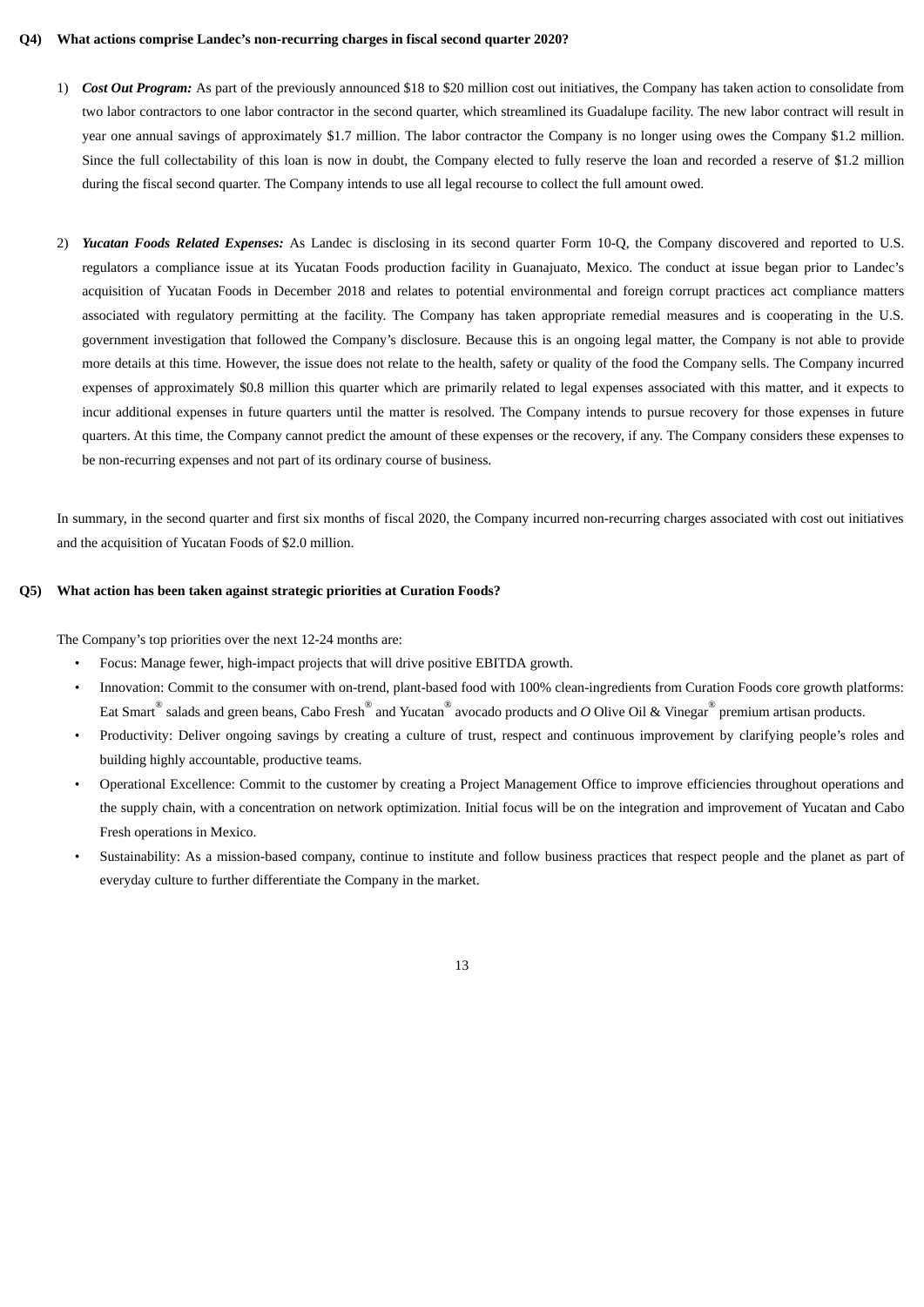### *Innovation:*

- Yucatan Guacamole<sup>®</sup> Squeeze: Expanded sales of the Company's new, first-of-its-kind packaged guacamole product in a flexible squeeze pouch, which allows for greater usage and convenience, as well as extended shelf life for reduced waste. Looking ahead, the Company's Cabo Fresh brand will use this packaging technology beginning in the third quarter of fiscal 2020. The Company has category exclusivity with the packaging company that has exclusive distribution rights in North America.
- BreatheWay<sup>®</sup> Technology: Grew distribution of BreatheWay patented packaging technology to go beyond maintaining optimal atmosphere for individually packaged produce to offering a full supply chain packaging solution for perishable products, reducing shrink for retailers and extending shelf life for consumers. The BreatheWay packaging solution is being used to wrap pallets of raspberries for Driscoll's and has moved from a successful test in its California distribution centers to a full rollout for Driscoll's in North America. The Company plans to scale this business by testing several other adjacent perishable product categories.

### *Operational Excellence and Productivity:*

- Operational Excellence: Significant improvements in operational efficiency has been achieved by initiating lean manufacturing practices at the Yucatan and Cabo Fresh manufacturing operations located in Tanok, Mexico. Enhancements include a 40% improvement in production conversion cost and 50% lower raw fruit costs, reducing projected overall costs by 28% in the second half of fiscal 2020.
- Cost Out: On track to achieve fiscal 2020 goals of \$18 million to \$20 million in cost savings for Curation Foods as the Company invests in automation and productivity.
- Enhancing Food Quality and Safety: Successful integration of the Curation Foods standard quality systems in Yucatan and Cabo fresh operations in Mexico and *O* brand operations in Petaluma, CA.

## **Q6) What is the Company's current leverage ratio and borrowing capacity?**

At the end of the second quarter of fiscal 2020, the Company's debt-to-equity ratio was 70% and its debt-to-tangible assets ratio was 41%. Its fixed coverage ratio at the end of the second quarter of fiscal 2020 was 1.5, which is well above its covenant of 1.2 or greater. The Company's leverage ratio at the end of the second quarter of fiscal 2020 was 4.9, and its debt covenant is 5.0 or less. Over the remainder of fiscal 2020 the Company expects to have adequate liquidity to continue to grow its business and invest in capital to advance both the Curation Foods and Lifecore businesses.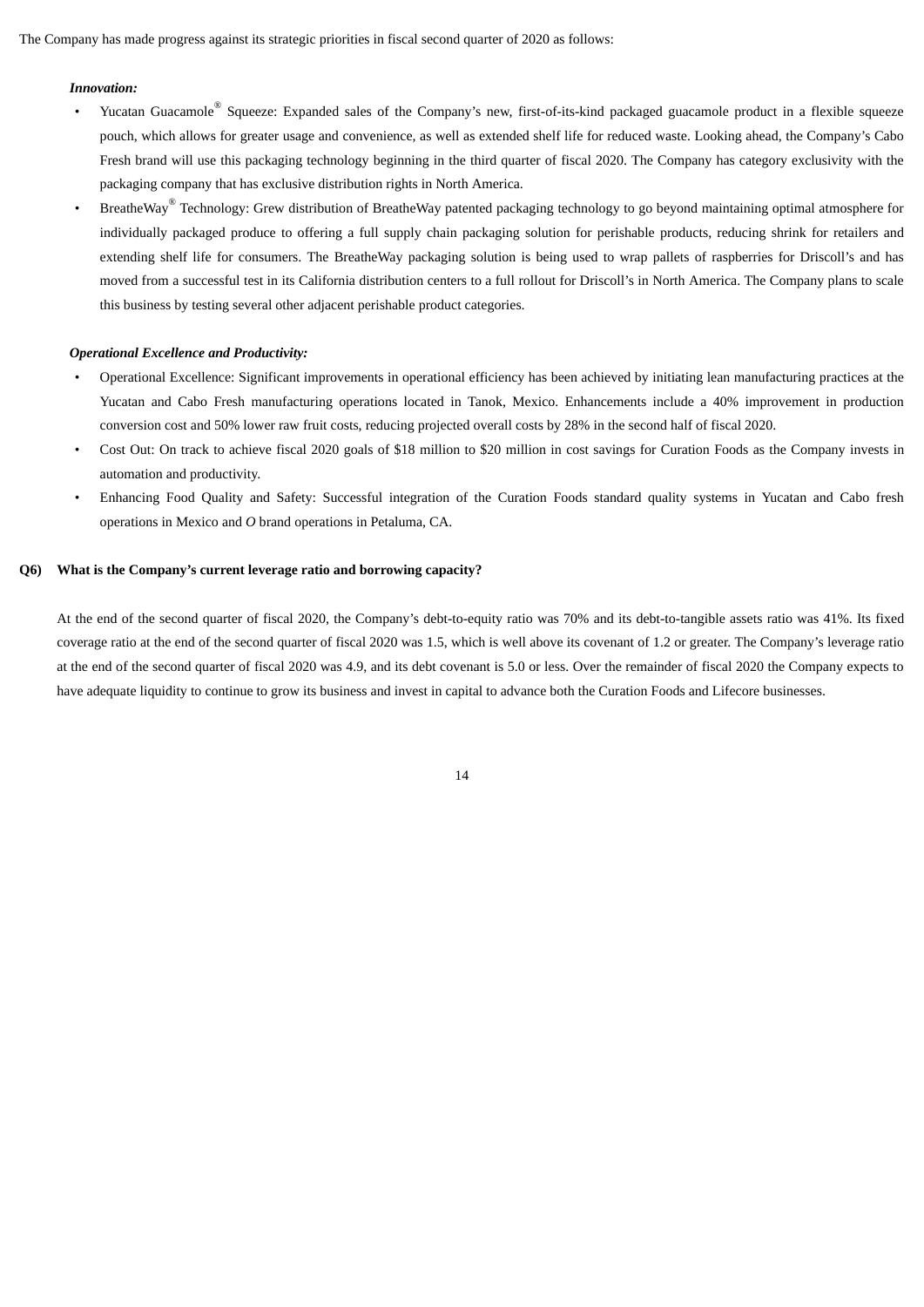### **Q7) What are the expectations for Lifecore's business development pipeline as a source for Landec growth?**

Lifecore currently has approximately 15 FDA-regulated drug and medical device products in its business development pipeline that are in various stages of development ranging from early-phase formulation and product development, pre-clinical work to late-phase, pivotal clinical studies. It is important to understand that Lifecore is the CDMO partner for the biopharmaceutical companies that own the regulatory submission process and the Design History File of the products Lifecore is formulating and developing and will manufacture. Lifecore actively supports the submission process for new products by providing the necessary CMC documentation requested by its partners. Lifecore is routinely inspected by the FDA and regulatory agencies from Europe, Brazil and other international markets that audit Lifecore as part of drug and medical device products regulatory approval process (Pre-Approval Inspections) and ongoing surveillance audits. Lifecore anticipates at least one to two of the current products under development will be approved and begin to generate commercial revenues within the next 24 months. Moving forward, Lifecore is working towards having a pipeline that provides an average of one to two products that receive regulatory approval annually and subsequently contribute to future revenue growth.

### **Non-GAAP Financial Information and Reconciliations**

The tables below present the reconciliation of non-GAAP financial measures to the most directly comparable financial measures calculated in accordance with GAAP and other supplemental information. See "Non-GAAP Financial Information" above for further information regarding the Company's use of non-GAAP financial measures.

| (Unaudited and in thousands)                                      |   | Three Months Ended   |    |                      | <b>Six Months Ended</b> |                      |                      |         |  |
|-------------------------------------------------------------------|---|----------------------|----|----------------------|-------------------------|----------------------|----------------------|---------|--|
|                                                                   |   | November 24.<br>2019 |    | November 25.<br>2018 |                         | November 24.<br>2019 | November 25.<br>2018 |         |  |
| Net (loss) income from continuing operations                      |   | (6,740)              | -S | $(113)$ \$           |                         | $(11,524)$ \$        |                      | 221     |  |
| FMV change in Windset investment                                  |   | (200)                |    | (600)                |                         | (200)                |                      | (1,600) |  |
| Net interest expense                                              |   | 2.144                |    | 713                  |                         | 4,194                |                      | 1,425   |  |
| <b>Taxes</b>                                                      |   | (1, 165)             |    | 422                  |                         | (2,530)              |                      | 532     |  |
| Depreciation and amortization                                     |   | 4,414                |    | 3,313                |                         | 8,827                |                      | 6,458   |  |
| Total EBITDA excluding Windset FMV change                         | S | $(1,547)$ \$         |    | 3,735                | -S                      | $(1,233)$ \$         |                      | 7,036   |  |
| Significant non-recurring charges                                 |   | 2,434                |    |                      |                         | 2,434                |                      |         |  |
| Total adjusted EBITDA excluding significant non-recurring charges |   | 887                  | S. | 3,735                | - \$                    | 1,201                | .S                   | 7,036   |  |
|                                                                   |   |                      |    |                      |                         |                      |                      |         |  |

| (Unaudited)                                                             |                                              | Three Months Ended |      | Six Months Ended     |                      |  |      |
|-------------------------------------------------------------------------|----------------------------------------------|--------------------|------|----------------------|----------------------|--|------|
|                                                                         | November 25,<br>November 24,<br>2019<br>2018 |                    |      | November 24,<br>2019 | November 25,<br>2018 |  |      |
| Diluted net (loss) income per share from continuing operations          |                                              | (0.23)             | 0.00 |                      | (0.40)               |  | 0.01 |
| Significant non-recurring charges, net of tax                           |                                              | 0.07               | 0.00 |                      | 0.07                 |  | 0.00 |
| Adjusted diluted net (loss) income per share from continuing operations |                                              | (0.16)             | 0.00 |                      | (0.33)               |  | 0.01 |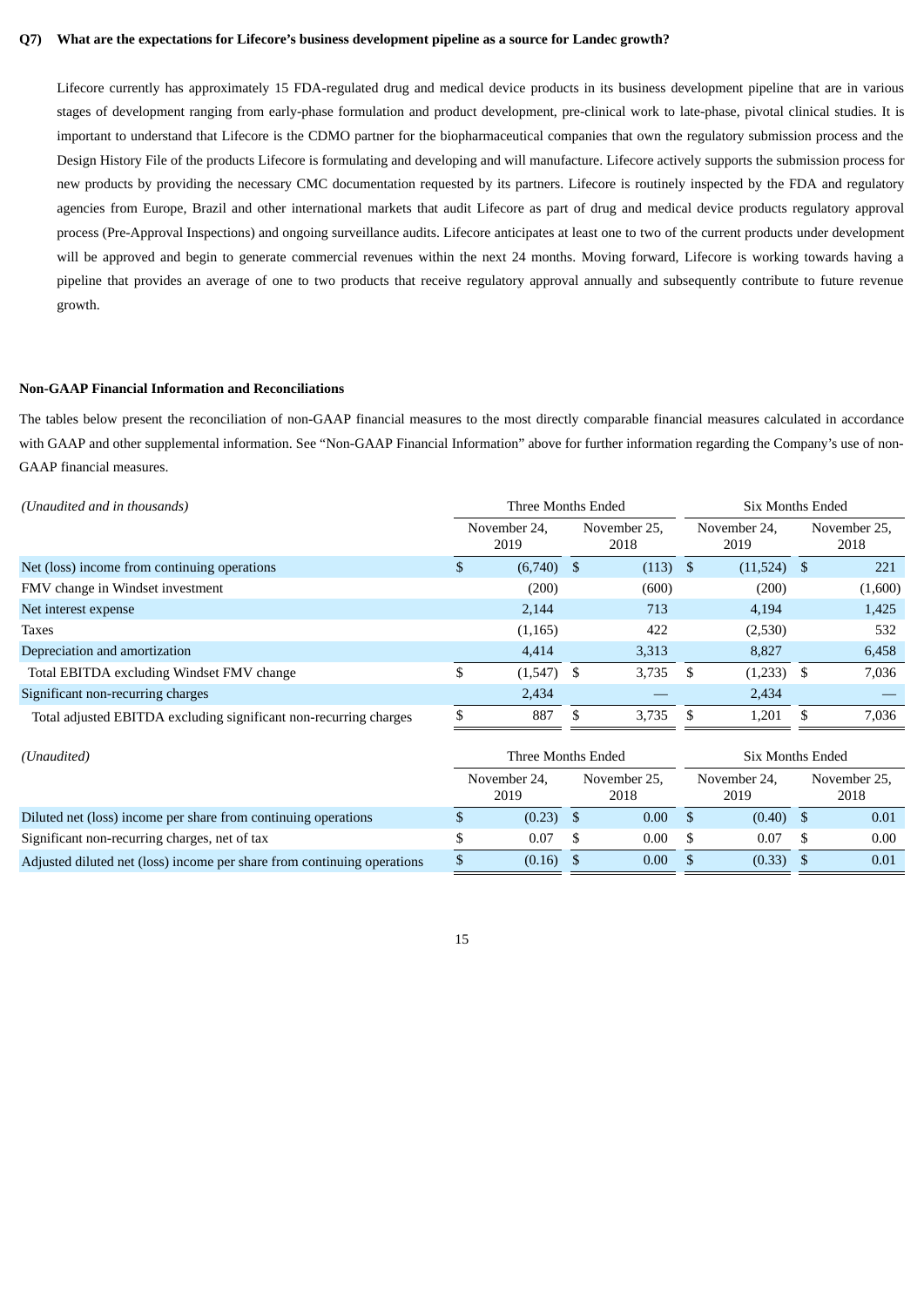### <span id="page-19-0"></span>**Contact Information:**

**Investor Relations:** Jeff Sonnek (646) 277-1263 Jeff.sonnek@icrinc.com

# **Landec Announces CFO Resignation**

# **Brian F. McLaughlin to assume interim CFO role in January 2020**

SANTA CLARA, Calif., Dec. 27, 2019 (GLOBE NEWSWIRE) -- Landec Corporation (Nasdaq: LNDC) ("Company"), a diversified health and wellness company with two operating businesses, Curation Foods, Inc. and Lifecore Biomedical, Inc., today announced the planned resignation of Gregory S. Skinner for personal reasons. Skinner has served as the Company's Chief Financial Officer (CFO) and Vice President of Finance and Administration since 1999. The Company also announced that Brian F. McLaughlin, the current CFO of Curation Foods, will succeed Skinner as interim CFO, effective January 8, 2020, in addition to his current role.

"We sincerely thank Greg for his invaluable contributions to Landec over the years," said Dr. Albert Bolles, Landec's President and CEO. "Greg has built a tremendous finance team and program and maintained the highest standard of leadership, strategic thinking and financial stewardship during his tenure as CFO. On behalf of the Board and our employees, we wish him all the best."

In announcing his resignation, Skinner said, "It's been an honor to serve the shareholders, employees and customers of Landec for the past 23 years. I look back on my tenure with pride in our accomplishments and excitement for the opportunities that will come next. Brian is a tremendous leader with strong financial knowledge, and has the right experience within the business to take the reins as interim CFO. I am grateful for the opportunity to have collaborated with so many talented colleagues and have confidence in a bright future for Landec."

McLaughlin joined Curation Foods (formerly Apio) in 2015 as CFO and has extensive global experience and financial skills, which will be instrumental as the Company focuses on driving long-term growth. Prior to joining Curation Foods, McLaughlin was Executive Vice President and CFO of Big Idea Holdings, LLC from 2010 until 2015, CFO of EuroFresh Farms from 2008 until 2009, CFO of Driscoll's, Inc. from 2006 until 2007 and CFO of Fresh Express, Inc. from 1996 until 2006. In addition, he spent 19 years in commercial banking, the majority of which was in corporate middle market and real estate development debt restructurings.

"I am honored to be given the opportunity to serve as Landec's interim CFO and appreciate the confidence of the Board and Al," said McLaughlin. "Greg has provided us with strong leadership, and I look forward to working with our shareholders and teammates to continue positioning Landec as a leading innovator."